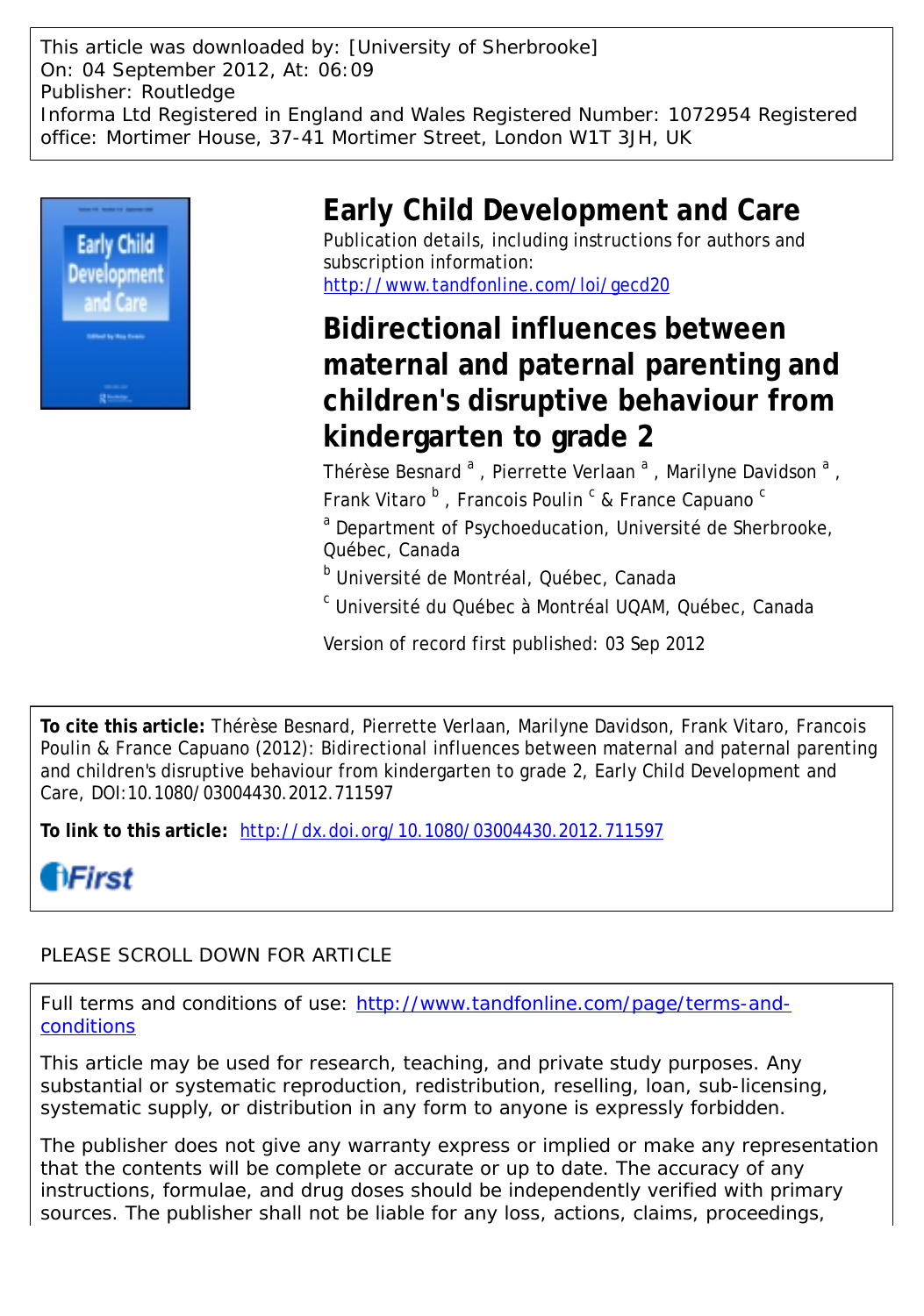demand, or costs or damages whatsoever or howsoever caused arising directly or indirectly in connection with or arising out of the use of this material.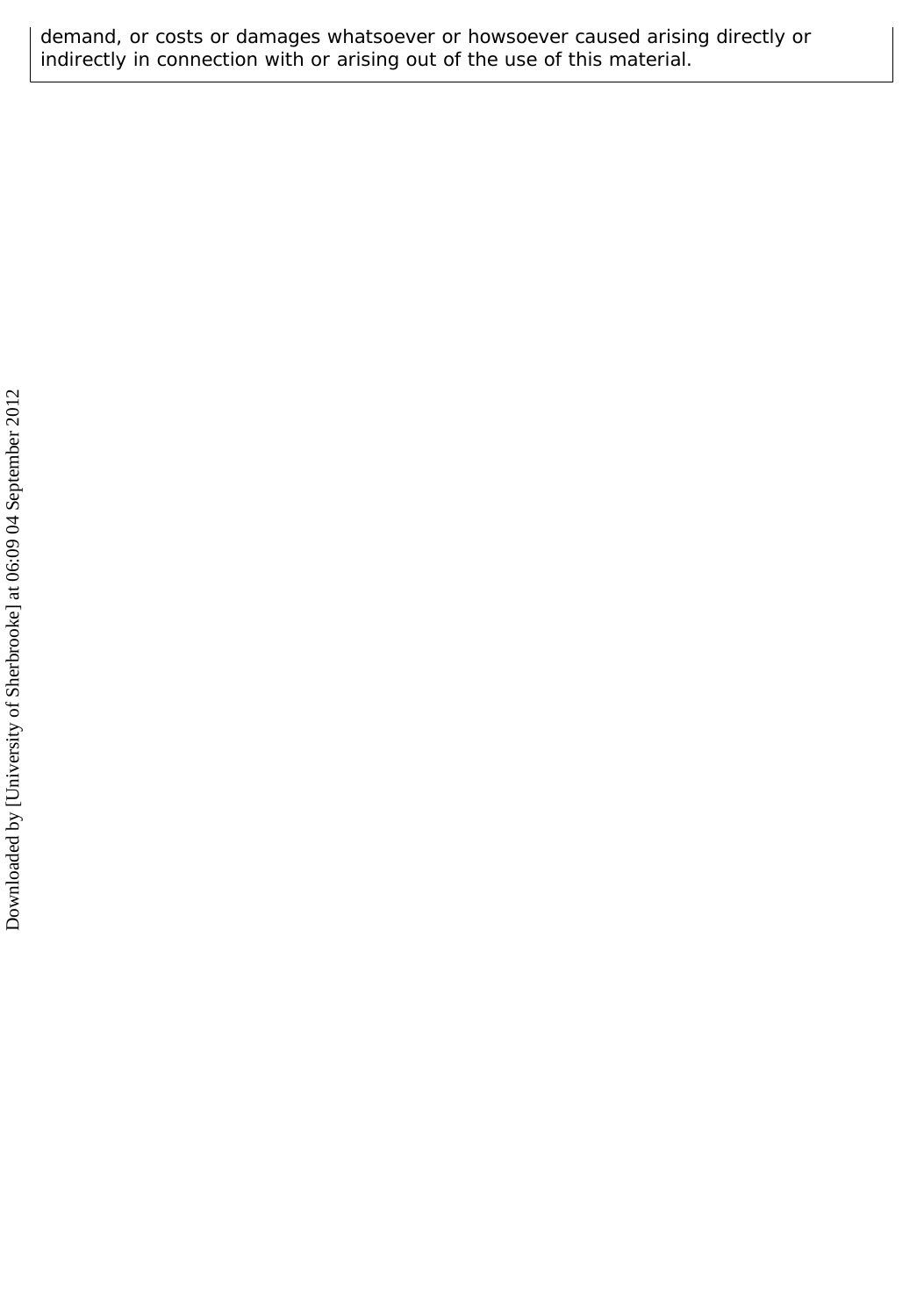## Bidirectional influences between maternal and paternal parenting and children's disruptive behaviour from kindergarten to grade 2

Thérèse Besnard<sup>a∗</sup>, Pierrette Verlaan<sup>a</sup>, Marilyne Davidson<sup>a</sup>, Frank Vitaro<sup>b</sup>, Francois Poulin<sup>c</sup> and France Capuano<sup>c</sup>

<sup>a</sup>Department of Psychoeducation, Université de Sherbrooke, Québec, Canada; <sup>b</sup>Université de Montréal, Québec, Canada; <sup>c</sup>Université du Québec à Montréal UQAM, Québec, Canada

(Received 6 December 2011; final version received 30 March 2012)

Empirical evidence suggests that children's disruptive behaviour (CDB) and quality of parenting influence one another bidirectionally. However, few studies have considered the separate contribution of the mother–child and father–child relationships to disruptive behaviours within a longitudinal context. Against this background, the reciprocal influence between CDB and five dimensions of maternal and paternal parenting was examined from kindergarten through grade 2 in a community sample of 644 children. These relationships were investigated using cross-lagged panel correlation and reciprocal effect analysis. Differences and similarities emerged in the direction of effects linking maternal and paternal parenting and CDB. At school entry, a reciprocal parent–child influence was evident for mothers only. However, as children grew older, a unidirectional effect from CDB to parenting was noted for both fathers and mothers. Implications for future research focusing on the link between CDB and the parent–child relationship are discussed.

Keywords: parenting practices; disruptive behaviour; school entry; mothers and fathers; transactional links

## Introduction

Research examining the links between parenting practices (PPs) and children's disruptive behaviour (CDB) at school entry has traditionally focused on hostile and inconsistent PPs or rejection by mothers in relation to the onset of CDB (Patterson, 1982; Shaw et al., 1998). Until the 1970s, child development experts studied almost exclusively the role of mothers. Over the past three decades, however, they have turned their attention to fathers, the 'invisible' parent (Saracho & Spodek, 2008), and now acknowledge the significant influence of fathers on child social adaptation (Lamb, 1996; Paquette, 2004). Numerous studies have since been conducted on the links between paternal attachment (George, Cummings, & Davies, 2010; Grossman et al., 2002; Hazen, McFarland, Jacobvitz, & Boyd-Soisson, 2010) or paternal rearing practices and child development (for a review, see Mitchell et al., 2007). The identification of gender-related differences in the parent–child relationship suggests that the link between maternal PPs and the

<sup>∗</sup>Corresponding author. Email: therese.besnard@usherbrooke.ca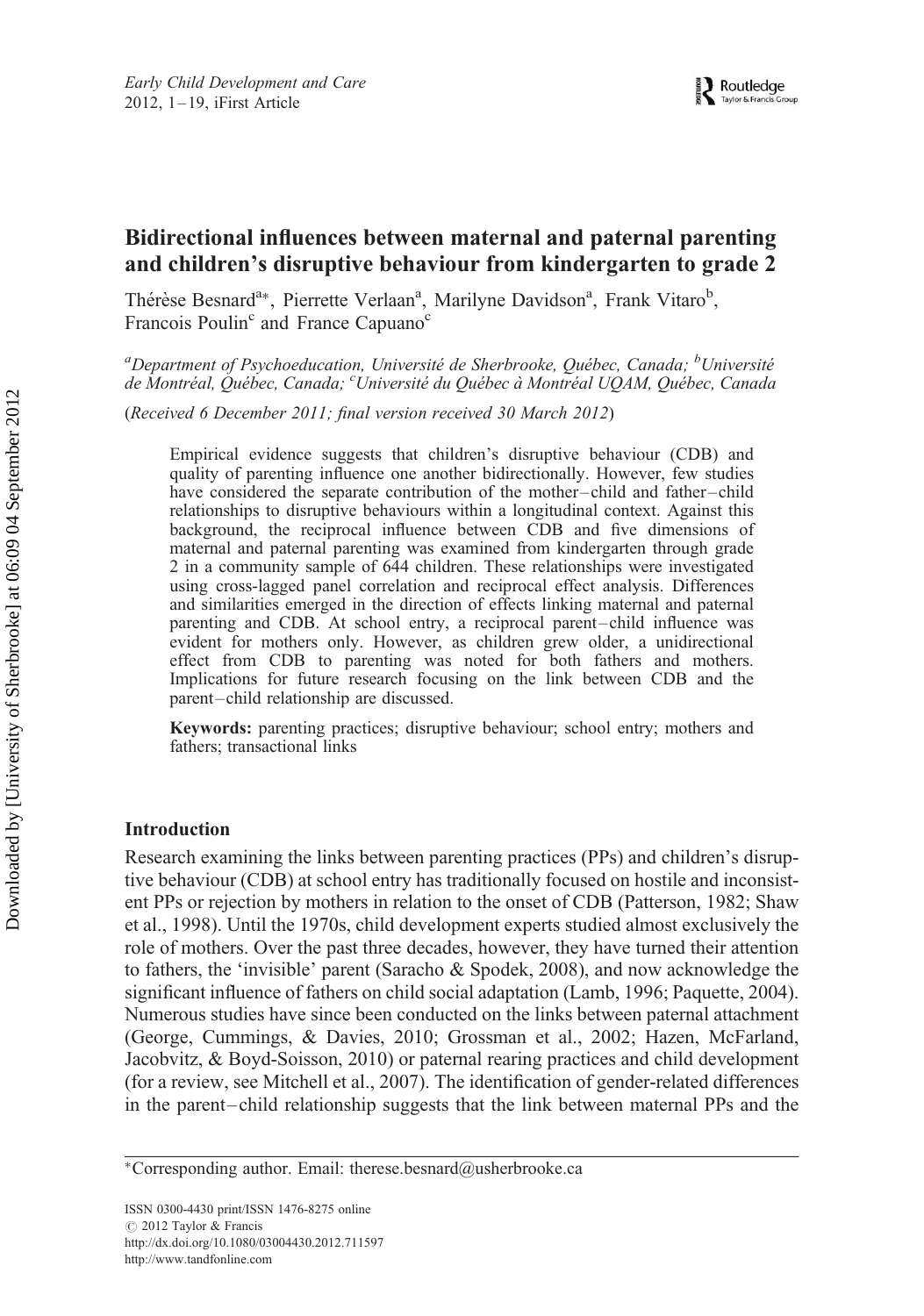development of CDB, on the one hand, and paternal PPs and CDP, on the other hand, may be differentiated.

Barber, Stolz, and Olsen (2005) stated that PPs can be classified under 'two fundamental domains: (a) *supportive and positive parenting* characterised by warmth, involvement, and synchrony, and (b) inconsistent or negative parenting marked by criticism and punitive discipline' (p. 2). Positive PPs have been shown to contribute to reduce the incidence of CDB (Bradley & Corwyn, 2007; Rothbaum & Weisz, 1994). Conversely, parental negativity, hostility, and rejection have been linked to greater CDB (Ackerman, Brown, & Izard, 2003; Deater-Deckard, Ivy, & Petrill, 2006; Rubin, Burgess, Dwyer, & Hastings, 2003). Furthermore, studies have reported increased CDB to be associated not only with negative parenting, but also with lack of positive parenting marked by involvement, cooperation, and positive reinforcement (Johnson, Cowan, & Cowan, 1999; Sim & Ong, 2005). In general, the empirical results of these studies confirm an association between CDB and PPs for mother–child and father–child dyads. Studies have also demonstrated gender-specific differences, with differential dimensions of maternal and paternal parenting predicting the development of CDB in boys or girls (for a review, see Besnard, Verlaan, Capuano, Poulin, & Vitaro, 2011).

However, there are several gaps in the literature on parent and child contributions to the development of CDB over time. First, despite theoretical and empirical support for reciprocal negative exchanges between parents and children, most studies have treated children as passive recipients of environmental impacts (for a review, see Tremblay, 2010). In his initial model, Patterson (1982) hypothesised that coercive parenting was primarily responsible for the development of CDB. Expanding on the theoretical and empirical foundations of the coercion theory, Granic and Patterson (2006) viewed the child's natural attributes (i.e. temperament, hyperactivity, and low emotion regulation) as equally important elements in the development of systemic parent–child response patterns. These characteristics, combined with those of the parents (i.e. depression, marital tensions, and antisocial behaviour) and environmental factors such as low socio-economic status (SES), form the basis for a cycle of coercive interactions. Parents and child feed off one another in developing patterns of escalating coercive response processes. According to these authors, these processes may have an early onset and may become rigid over time. The longer the processes continue, the less tolerant the parent becomes of any CDB; what was once endured now becomes a cue for coercive parenting.

Studies that have tested the bidirectional coercive model with school-aged children and their parents have not tended towards a consensus. Certain authors have observed a bidirectional effect between CDB and PPs (Burke, Pardini, & Loeber, 2008; Carrasco, Holgado, Rodríguez, & del Barrio, 2009; Combs-Ronto, Olson, Lunkencheimer, & Sameroff, 2009; Hipwell et al., 2008; Pardini, Fite, & Burke, 2008). Others have reported evidence only of a unidirectional link where coercive parenting predicts CDB (e.g. Benzies, Keown, & Magill-Evans, 2009; Brannigan, Gemmell, Pevalin, & Wade, 2002; Morrell & Murray, 2003). By comparison, few studies have found evidence that CDB predicted controlling and coercive parenting (e.g. Fite, Colder, Lochman, & Wells, 2006). It is important to note that the samples in these studies comprised mainly mother–child dyads, with father participation reaching 6% at most (Hipwell et al., 2008). To our knowledge, only one study has ever tested bidirectionality in father–child dyads, and it found that a significant decrease in paternal positive PPs predicted an escalation in CDB in five- to nine-year-old children (Schacht, Cummings, & Davies, 2009). This study, however, did not include mothers. Also, to our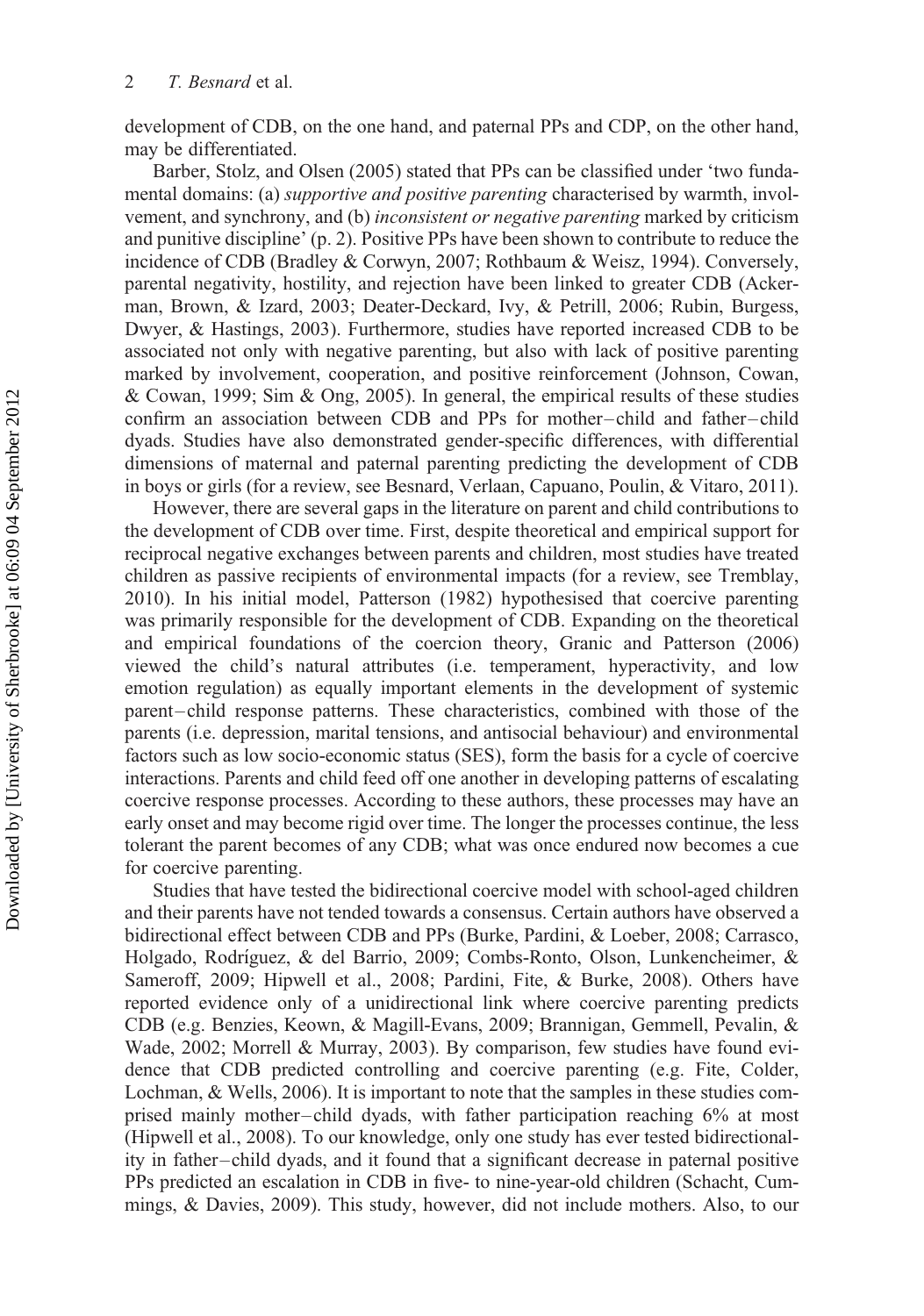knowledge, only one study simultaneously examined bidirectional influences of maternal and paternal parenting and CDB at school entry. The effects it found were all unidirectional (Gadeyne, Ghesquière, & Onghena, 2004): CDB was clearly predictive of both high levels of maternal control and low levels of paternal support, only more strongly so in the case of the former. However, this study presented two important limitations. First, it covered only two dimensions of parenting (support and control), although other dimensions could have played a role in child adaptation as well. Second, both positive and negative forms of discipline were bundled under the control dimension; thus, the significant effects of coercive versus democratic control might have been masked.

Against this background, we set out to test the transactional relationships between maternal and paternal parenting and CDB across the transition from kindergarten to grade 2. An autoregressive cross-lagged longitudinal model with three repeated measures was used to address the following research questions. First, how are maternal and paternal PPs associated with CDB over time? Second, do certain dimensions of parenting predict later CDB and vice versa? Five specific dimensions of PPs were considered: (1) parental involvement, (2) positive reinforcement, (3) inconsistency, (4) hostile practices, and (5) affective rejection. CDB included direct and indirect aggression, opposition, and hyperactivity.

#### Method

#### Participants and procedures

The full study sample consisted of 1095 children from 250 kindergarten classes across 40 schools of a large school board in the suburbs of Montreal (Canada). They were recruited on three consecutive school years (2002–2004) and followed from school entry through the end of grade 2 (Capuano et al., 2010). Of this sample, 330 children (69% boys) were considered 'at risk' for persistent CDB for having scored above the 65th percentile on a screening instrument on the basis of both teacher and parent reports. The rest of the sample was made up of students without CDB. These were recruited in the same classrooms and randomly selected among children whose total score on the screening instrument was below the 65th percentile according to one of the both reports ( $n = 765$ ; 60.5% boys).

Of these, a subsample was composed of only those families  $(n = 644)$  where mother and father participated during at least two times of measurement. Boys made up 62.7% ( $n = 404$ ) of these children. The mean age of children at kindergarten entry (T1) was 65.2 months (SD = 3.7). The mean age of mothers and fathers at T1 was, respectively, 35.1 (SD = 4.7) and 37.3 (SD = 5.2) years. Most of the parents (74.4% of mothers and 69.6% of fathers) had a college education or a better one. Mean family income totalled CAN\$60,900 (SD = \$22,480). The vast majority of the families were middle class, French speaking, and Canadian born (86.6%). This subsample did not differ from the original sample (Capuano et al., 2010) with respect to the level of CDB, parents' age, fathers' years of schooling, mothers' and fathers' level of depression, and quality of spousal relationship. However, mothers in the subsample had more years of schooling: 16.1 (SD = 3.9) versus 14.5 (SD = 3.9),  $F = -6.26$ ,  $p <$ 0.000. Also, the dual-parent selection criterion ensured that the subsample had a higher mean family income:  $$60,900$  (SD =  $$22,480$ ) versus  $$43,400$  (SD = \$25,550),  $t = -10.62$ ,  $p < 0.000$ .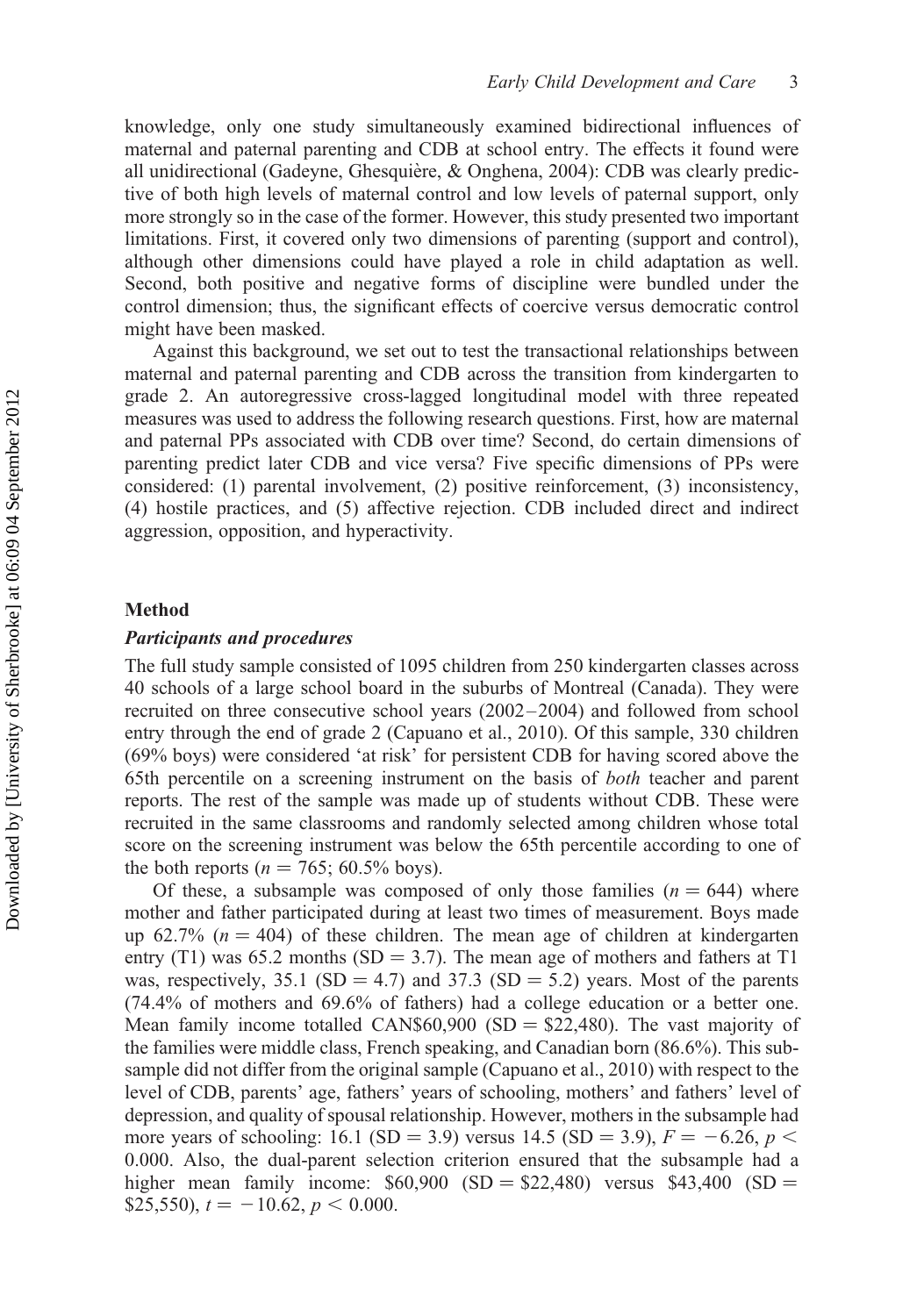For our longitudinal study, we used data gathered in the fall and spring of the kindergarten school year (T1 and T2), the spring of the first grade (T3), and the spring of the second grade (T4). It should be noted that no fathers participated during the last time of measurement (T4). Overall, attrition reached approximately 40% from T1 to T4 and was not random. As special efforts were made to retain at-risk children and their families in the study, the proportion of children with CDB in the sample increased from 32.6% at T1 to 42.4% at T4.

Maternal and paternal PPs were evaluated based on a self-report questionnaire and CDB on parent report on a different questionnaire. The instruments were sent to parents through their children and were returned to teachers in a sealed envelope. The two parents were invited to fill out their respective questionnaires separately.

## Measures

#### Maternal and paternal PPs

A 42-item self-report questionnaire was designed regrouping five subscales from three instruments: parent involvement with child (10 items) and use of positive reinforcement (5 items) from the Alabama Parenting Questionnaire (Shelton, Frick, & Wooton, 1996); inconsistency (6 items) from the *Parenting Practices Inventory* (Lochman & CPPRG, 1995); and use of hostile educational practices including corporal punishment (6 items) and affective rejection (9 items) from the Parental Acceptance–Rejection Questionnaire (Rohner, Chaille, & Rohner, 1980). A mean score was calculated for each scale. All five subscales demonstrated adequate internal reliability across both mother and father reports and across the assessment waves, with Cronbach's alphas ranging from 0.60 to 0.79 for mothers and from 0.63 to 0.82 for fathers.

#### Children's disruptive behaviour

A 75-item questionnaire derived from the Preschool Behavior Questionnaire (Tremblay, Vitaro, Gagnon, Piché, & Royer, 1992) was used to assess CDB. Informants indicated frequency of child behaviour on a scale of 1 (never) to 6 (often). Only the dimensions relating to disruptive behaviours were used for the purposes of the study. They included items regarding indirect aggression (5 items), physical aggression (10 items), opposition (6 items), and hyperactivity (11 items). These items were grouped in such a manner as to obtain a single average score ranging from 1 to 6. The internal consistency of the composite scale was high ( $\alpha = 0.94$ ). This questionnaire was completed by one parent only, the mother in 85% of cases.

#### Plan of analysis

First, means, standard deviations, and correlations between the relevant variables were computed. Next, the longitudinal transactional relationship between the five dimensions of parenting (involvement, positive reinforcement, inconsistency, hostility, and affective rejection) and CDB was examined separately for mothers and fathers using an autoregressive cross-lagged longitudinal model with two repeated measures and subsequently placed in the integrated model with three repeated measures.

The analyses were completed in a sequential format using Mplus 5 (Muthen  $\&$  Muthen, 2008) to estimate the relationships among the variables and to assess model fit. The missing data were computed using the maximum-likelihood estimation. Because the chi-square fit index is highly sensitive to sample size, the fit of the autoregressive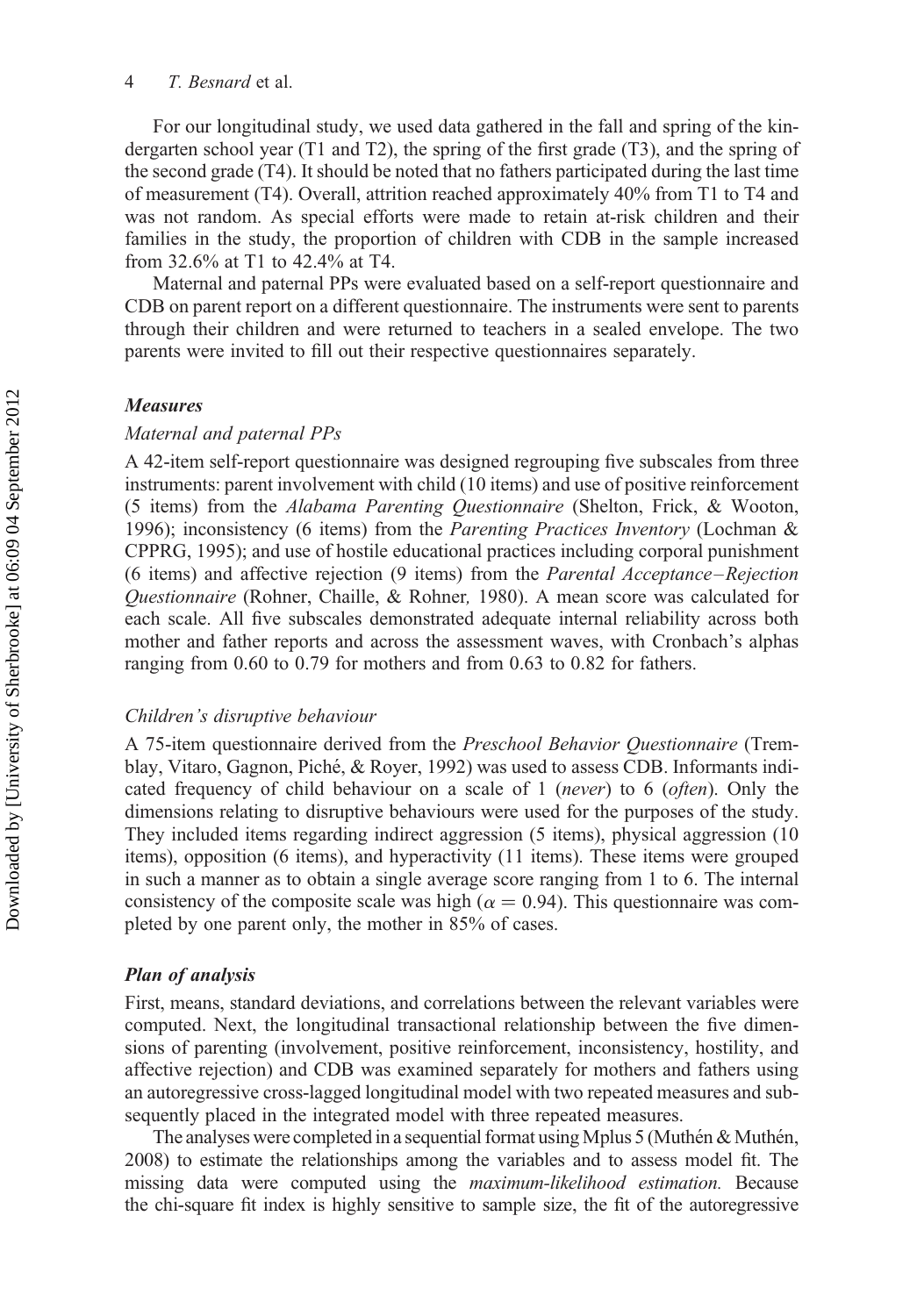cross-lagged model was evaluated using the comparative fit index (CFI) and Tucker-Lewis index (TLI; Bentler, 1990) and the root-mean-square error of approximation (RMSEA; Steiger, Shapiro, & Browne, 1985), which is relatively independent of sample size. Another reason for choosing these indexes is that both take into account model complexity, which is an important property for comparing several alternative models that might differ in this regard. Thus, the fits of the models were considered good with a CFI of 0.90 or more and with an RMSEA of 0.08 or less (Marsh, Hau, & Wen, 2004). In addition, following recommended practice in longitudinal structural equation modeling, all models included measurement error covariance across time based on the assumption that errors of repeated measures covaried (Kline, 1998). Also, all covariances for exogenous variables and disturbances were modelled regardless of statistical significance to account for common causes not included in the model and for synchronous relationships within time.

### **Results**

## Descriptive statistics

First, we verified the data to determine whether they met the normality assumption. Because maximum-likelihood estimation can produce distorted results when the assumption is severely violated (Curran, West, & Finch, 1996), the normality of each variable was investigated in terms of kurtosis and skewness. According to the guideline for severe non-normality (i.e. skew $>$ 2; kurtosis $>$ 7) proposed by Curran et al. (1996), the normality assumption for all the variables was well met. Given that the assumption was satisfied, correlation analyses were computed next and divergent validity was confirmed, with the inter-latent zero-order coefficients being less than 0.85 (Kline, 1998) (Tables 1 and 2). The correlations among all the dimensions of maternal and paternal PPs (involvement, positive reinforcement, inconsistency, hostility, and affective rejection) were 0.44 or higher, indicating all parenting factors to be rather stable constructs. High correlations were also found for CDB across times of measurement ( $r_s = 0.68$  to 0.82), indicating this behaviour to be highly stable from the beginning of kindergarten through the second grade.

Finally, although the correlations found between PPs and CDB were weaker than anticipated, they were statistically significant and in the expected direction for mothers ( $r = -0.09$  to 0.55). The general pattern for paternal PPs, too, was statistically significant in the expected direction with regard to CDB ( $r_s = -0.07$  to 0.42), with the exception of positive reinforcement ( $r = 0.01$  to  $-0.09$ ).

#### Model comparisons

The results of two separate cross-lagged models (one for mothers and the other for fathers) with two repeated measures between each PP and CDB were previously tested and they showed a good fit of the models (Table 3). Fit index results for the integrated model accounting simultaneously for each dimension of maternal and paternal PPs and CDB are summarised in Table 4. All models showed a good fit with the CFI/TLI over 0.90 and the RMSEA at or under the 0.08 threshold.

After assessing the fit of the hypothesised model, it is important first to look at the baseline or stability models, as discussion of any cross-lagged effects presumes 'over and above' variance explained by autoregressive effects (e.g. stability of construct across time). Indeed, without these controls, strong but spurious cross-lagged relationships could emerge between variables of interest (MacCallum & Austin, 2000). Perhaps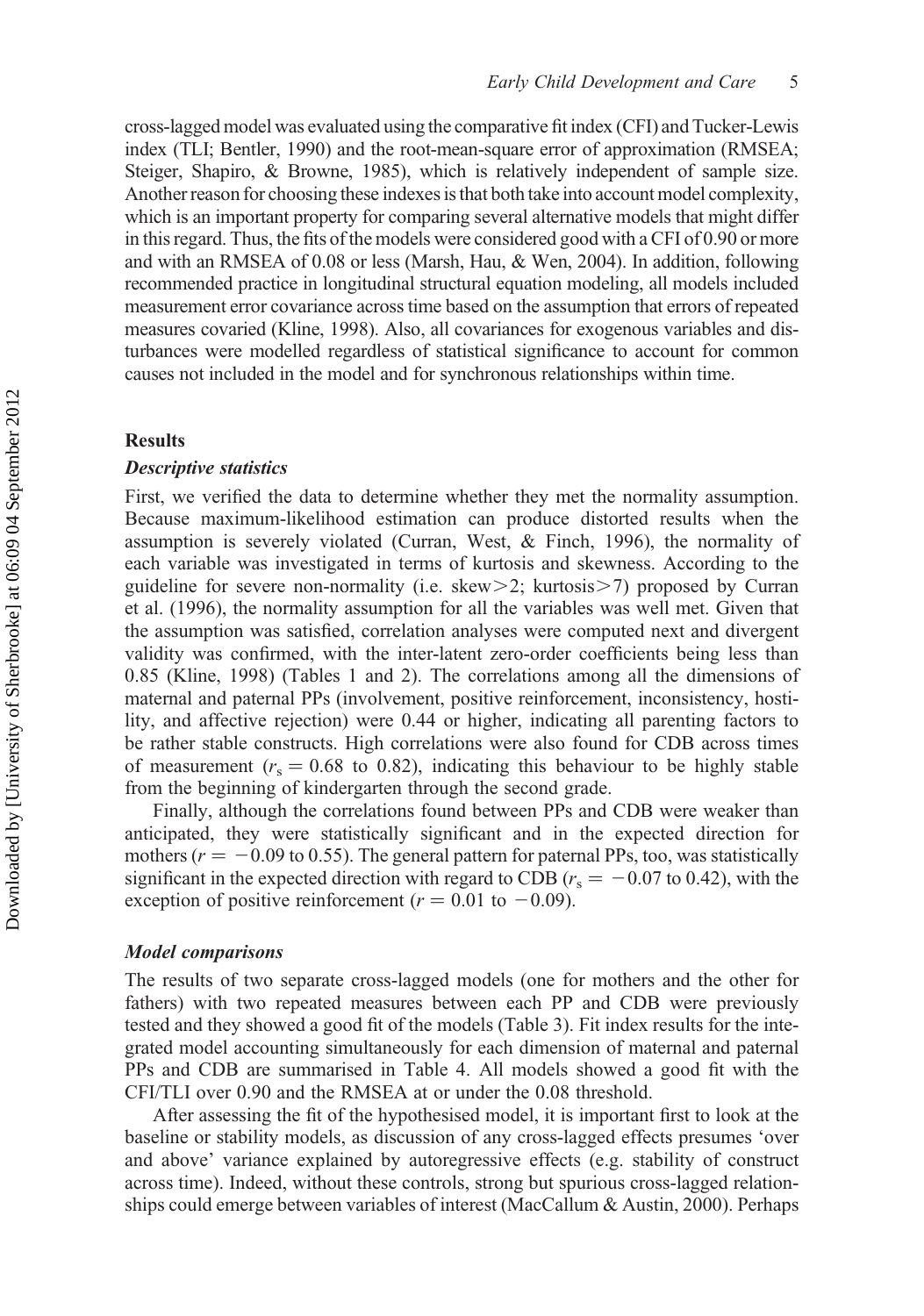$\sigma$ 

| <b>Measures</b>        |                          | 2       | 3                        | $\overline{4}$           | 5                        | 6                        |                          | 8                        | 9                        | 10                       | 11                       | 12                       | $\overline{M}$           | SD.  |
|------------------------|--------------------------|---------|--------------------------|--------------------------|--------------------------|--------------------------|--------------------------|--------------------------|--------------------------|--------------------------|--------------------------|--------------------------|--------------------------|------|
| $1. T1$ Inv            | $\overline{\phantom{0}}$ | 0.73    | 0.65                     | $\overline{\phantom{0}}$ | 0.65                     | 0.56                     | 0.50                     | $\overline{\phantom{0}}$ | $-0.19$                  | $-0.18$                  | $-0.15$                  | $-0.16$                  | 3.84                     | 0.65 |
| 2. T <sub>2</sub> Inv  | 0.64                     | -       | 0.69                     | $\overline{\phantom{0}}$ | 0.50                     | 0.62                     | 0.47                     | -                        | $-0.17$                  | $-0.18$                  | $-0.15$                  | $-0.20$                  | 3.77                     | 0.68 |
| 3. T <sub>3</sub> Inv  | 0.53                     | 0.62    | $\overline{\phantom{0}}$ | $\overline{\phantom{0}}$ | 0.44                     | 0.52                     | 0.65                     | $\overline{\phantom{0}}$ | $-0.14$                  | $-0.10$                  | $-0.16$                  | $-0.13$                  | 3.88                     | 0.63 |
| 4. T4 Inv              | 0.53                     | 0.58    | 0.67                     | -                        |                          | $-$                      | $\overline{\phantom{0}}$ |                          |                          |                          |                          |                          |                          |      |
| 5. T1 PR               | 0.45                     | 0.36    | 0.31                     | 0.33                     | $\overline{\phantom{0}}$ | 0.65                     | 0.55                     | $\qquad \qquad -$        | $-0.09$                  | $-0.08$                  | $-0.05$                  | $-0.03$                  | 4.53                     | 0.54 |
| 6. T <sub>2</sub> PR   | 0.34                     | 0.51    | 0.38                     | 0.36                     | 0.53                     | $\overline{\phantom{0}}$ | 0.58                     | $\overline{\phantom{0}}$ | $-0.08$                  | $-0.08$                  | $-0.03$                  | $-0.04$                  | 4.47                     | 0.55 |
| 7. T3 PR               | 0.36                     | 0.41    | 0.54                     | 0.42                     | 0.53                     | 0.58                     | $\overline{\phantom{0}}$ | $\overline{\phantom{0}}$ | $-0.06$                  | 0.03                     | $-0.01$                  | 0.01                     | 4.48                     | 0.54 |
| 8. T4 PR               | 0.34                     | 0.33    | 0.40                     | 0.56                     | 0.44                     | 0.45                     | 0.57                     | $\qquad \qquad -$        | -                        | $\overline{\phantom{0}}$ | $\overline{\phantom{0}}$ |                          |                          |      |
| 9. T1 CDB              | $-0.24$                  | $-0.22$ | $-0.22$                  | $-0.24$                  | $-0.10$                  | $-0.08$                  | $-0.16$                  | $-0.16$                  | $\overline{\phantom{0}}$ | 0.75                     | 0.68                     | 0.68                     | 2.27                     | 0.65 |
| 10. T <sub>2</sub> CDB | $-0.24$                  | $-0.23$ | $-0.22$                  | $-0.22$                  | $-0.13$                  | $-0.13$                  | $-0.12$                  | $-0.17$                  | 0.75                     | $\overline{\phantom{0}}$ | 0.73                     | 0.68                     | 2.20                     | 0.62 |
| 11. T <sub>3</sub> CDB | $-0.24$                  | $-0.24$ | $-0.28$                  | $-0.22$                  | $-0.11$                  | $-0.19$                  | $-0.19$                  | $-0.20$                  | 0.68                     | 0.73                     | $\overline{\phantom{0}}$ | 0.82                     | 2.18                     | 0.64 |
| 12. T4 CDB             | $-0.20$                  | $-0.15$ | $-0.24$                  | $-0.18$                  | $-0.12$                  | $-0.09$                  | $-0.14$                  | $-0.18$                  | 0.68                     | 0.68                     | 0.82                     | $\overline{\phantom{0}}$ | 2.13                     | 0.68 |
| M                      | 4.19                     | 4.18    | 4.23                     | 4.21                     | 4.71                     | 4.70                     | 4.70                     | 4.70                     | 2.27                     | 2.20                     | 2.18                     | 2.13                     | $\overline{\phantom{m}}$ |      |
| <b>SD</b>              | 0.47                     | 0.52    | 0.48                     | 0.52                     | 0.35                     | 0.37                     | 0.41                     | 0.42                     | 0.65                     | 0.62                     | 0.64                     | 0.68                     |                          |      |

Table 1. Correlations, means, and standard deviations for maternal and paternal positive parenting and children's disruptive behaviour.

Note: Correlations for mothers are below the diagonal, and those for fathers are above the diagonal; values significant at  $p < 0.05$  are in bold. Inv, involvement; PR, positive reinforcement; CDB, children's disruptive behaviour.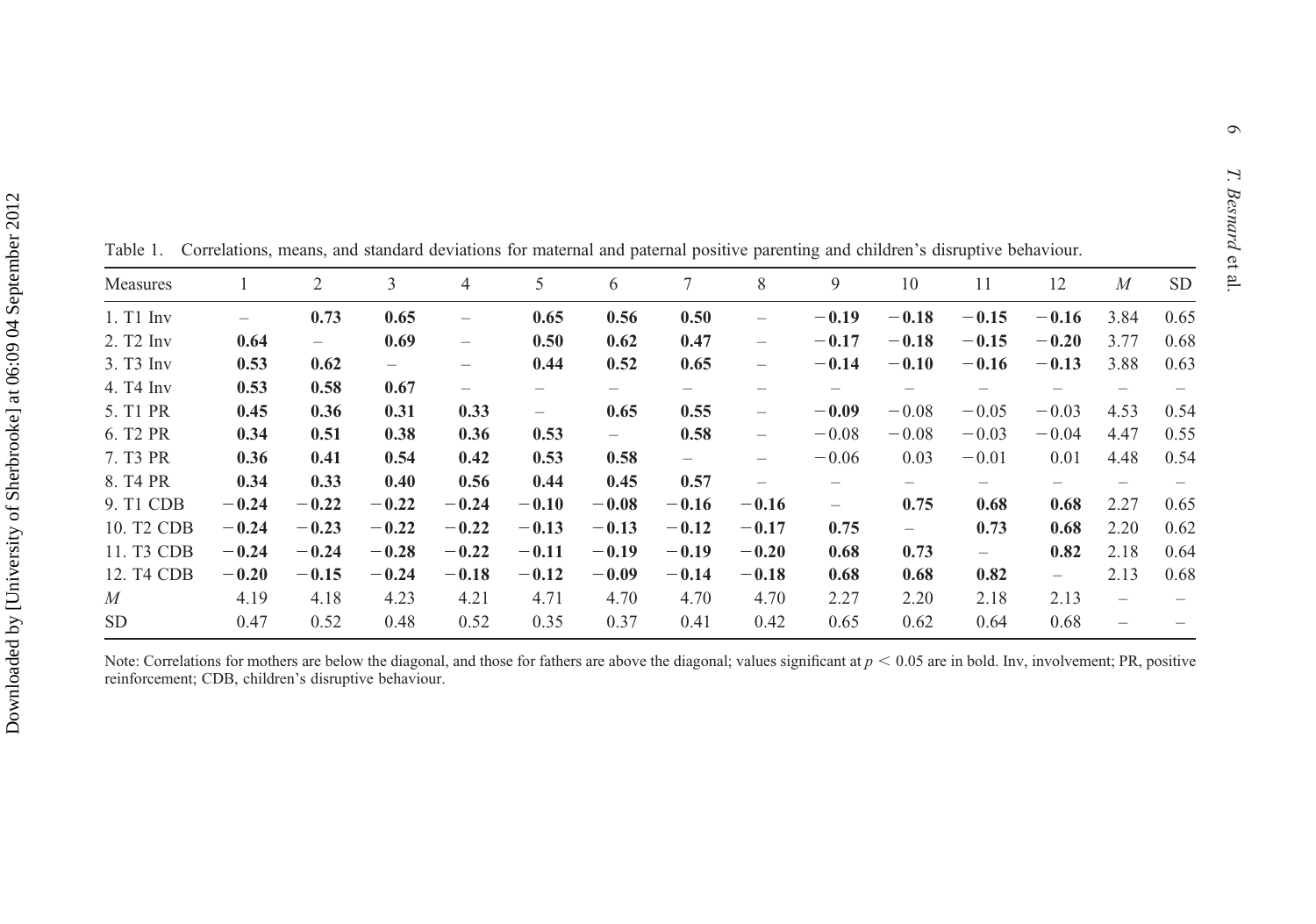| <b>Measures</b>        |      | 2                        | 3                        | 4                        | 5                        | 6                 | 7                        | 8                        | 9                 | 10   | 11                       | 12                       | 13                       | 14                       | 15                       | 16                | $\overline{M}$ | <b>SD</b> |
|------------------------|------|--------------------------|--------------------------|--------------------------|--------------------------|-------------------|--------------------------|--------------------------|-------------------|------|--------------------------|--------------------------|--------------------------|--------------------------|--------------------------|-------------------|----------------|-----------|
| $1. T1$ Inc            |      | 0.55                     | 0.42                     |                          | 0.28                     | 0.24              | 0.16                     | $\overline{\phantom{0}}$ | 0.35              | 0.26 | 0.18                     |                          | 0.22                     | 0.25                     | 0.18                     | 0.20              | 2.12           | 0.62      |
| 2. T <sub>2</sub> Inc  | 0.61 | $\overline{\phantom{0}}$ | 0.47                     | $\overline{\phantom{0}}$ | 0.17                     | 0.25              | 0.21                     | $\qquad \qquad -$        | 0.23              | 0.28 | 0.26                     | $\overline{\phantom{0}}$ | 0.18                     | 0.21                     | 0.14                     | 0.18              | 2.01           | 0.59      |
| 3. T <sub>3</sub> Inc  | 0.51 | 0.61                     | $\overline{\phantom{0}}$ |                          | 0.11                     | 0.26              | 0.33                     | $\overline{\phantom{0}}$ | 0.16              | 0.20 | 0.21                     | $\overline{\phantom{0}}$ | 0.07                     | 0.09                     | 0.11                     | 0.16              | 1.97           | 0.57      |
| 4. T4 Inc              | 0.45 | 0.53                     | 0.53                     |                          |                          |                   |                          |                          |                   |      |                          |                          |                          |                          |                          |                   |                |           |
| 5. T1 HP               | 0.31 | 0.23                     | 0.24                     | 0.18                     | $\overline{\phantom{0}}$ | 0.63              | 0.47                     | -                        | 0.63              | 0.53 | 0.41                     | -                        | 0.30                     | 0.27                     | 0.25                     | 0.27              | 1.34           | 0.39      |
| 6. T <sub>2</sub> HP   | 0.25 | 0.29                     | 0.30                     | 0.24                     | 0.62                     | $\qquad \qquad -$ | 0.66                     | $\qquad \qquad -$        | 0.54              | 0.66 | 0.47                     | $\overline{\phantom{0}}$ | 0.30                     | 0.32                     | 0.33                     | 0.30              | 1.32           | 0.34      |
| 7. T3 HP               | 0.27 | 0.24                     | 0.38                     | 0.22                     | 0.54                     | 0.71              | $\overline{\phantom{0}}$ | -                        | 0.30              | 0.40 | 0.57                     | $\overline{\phantom{0}}$ | 0.25                     | 0.28                     | 0.34                     | 0.42              | 1.32           | 0.34      |
| 8. T4 HP               | 0.24 | 0.25                     | 0.30                     | 0.35                     | 0.56                     | 0.65              | 0.61                     |                          |                   |      |                          |                          |                          |                          |                          |                   |                |           |
| 9. T1 AR               | 0.33 | 0.22                     | 0.16                     | 0.20                     | 0.57                     | 0.47              | 0.39                     | 0.42                     | $\qquad \qquad -$ | 0.65 | 0.48                     |                          | 0.27                     | 0.27                     | 0.20                     | 0.25              | 1.36           | 0.32      |
| 10. T <sub>2</sub> AR  | 0.31 | 0.29                     | 0.25                     | 0.23                     | 0.48                     | 0.63              | 0.52                     | 0.44                     | 0.67              | —    | 0.55                     | $\overline{\phantom{0}}$ | 0.23                     | 0.25                     | 0.22                     | 0.21              | 1.35           | 0.32      |
| 11. T <sub>3</sub> AR  | 0.16 | 0.21                     | 0.27                     | 0.13                     | 0.47                     | 0.47              | 0.63                     | 0.51                     | 0.51              | 0.58 | $\overline{\phantom{0}}$ |                          | 0.24                     | 0.26                     | 0.32                     | 0.35              | 1.31           | 0.26      |
| 12. T <sub>4</sub> AR  | 0.21 | 0.18                     | 0.20                     | 0.27                     | 0.41                     | 0.44              | 0.48                     | 0.63                     | 0.49              | 0.56 | 0.61                     | $\overline{\phantom{0}}$ |                          |                          |                          |                   |                |           |
| 13. T1 CDB             | 0.18 | 0.18                     | 0.14                     | 0.16                     | 0.46                     | 0.42              | 0.36                     | 0.38                     | 0.33              | 0.30 | 0.29                     | 0.26                     | $\overline{\phantom{0}}$ | 0.75                     | 0.68                     | 0.68              | 2.27           | 0.65      |
| 14. T <sub>2</sub> CDB | 0.17 | 0.24                     | 0.20                     | 0.17                     | 0.41                     | 0.55              | 0.46                     | 0.44                     | 0.34              | 0.41 | 0.35                     | 0.33                     | 0.75                     | $\overline{\phantom{0}}$ | 0.73                     | 0.68              | 2.20           | 0.62      |
| 15. T <sub>3</sub> CDB | 0.16 | 0.17                     | 0.24                     | 0.23                     | 0.36                     | 0.46              | 0.51                     | 0.48                     | 0.24              | 0.31 | 0.38                     | 0.33                     | 0.68                     | 0.73                     | $\overline{\phantom{m}}$ | 0.82              | 2.18           | 0.64      |
| 16. T4 CDB             | 0.18 | 0.16                     | 0.17                     | 0.28                     | 0.39                     | 0.45              | 0.45                     | 0.50                     | 0.28              | 0.27 | 0.34                     | 0.39                     | 0.68                     | 0.68                     | 0.82                     | $\qquad \qquad -$ | 2.13           | 0.68      |
| M                      | 2.03 | 2.02                     | 1.82                     | 1.86                     | 1.34                     | 1.29              | 1.28                     | 1.26                     | 1.35              | 1.34 | 1.33                     | 1.32                     | 2.27                     | 2.20                     | 2.18                     | 2.13              |                |           |
| SD.                    | 0.60 | 0.62                     | 0.60                     | 0.57                     | 0.35                     | 0.33              | 0.33                     | 0.33                     | 0.28              | 0.29 | 0.28                     | 0.26                     | 0.65                     | 0.62                     | 0.64                     | 0.68              |                |           |

Table 2. Correlations, means, and standard deviations for maternal and paternal negative parenting and children's disruptive behaviour.

Note: Correlations for mothers are below the diagonal, and those for fathers are above the diagonal; values significant at  $p < 0.05$  are in bold. Inc, inconsistencies; HP, hostile practice; AR, affective rejection; CDB, children's disruptive behaviour.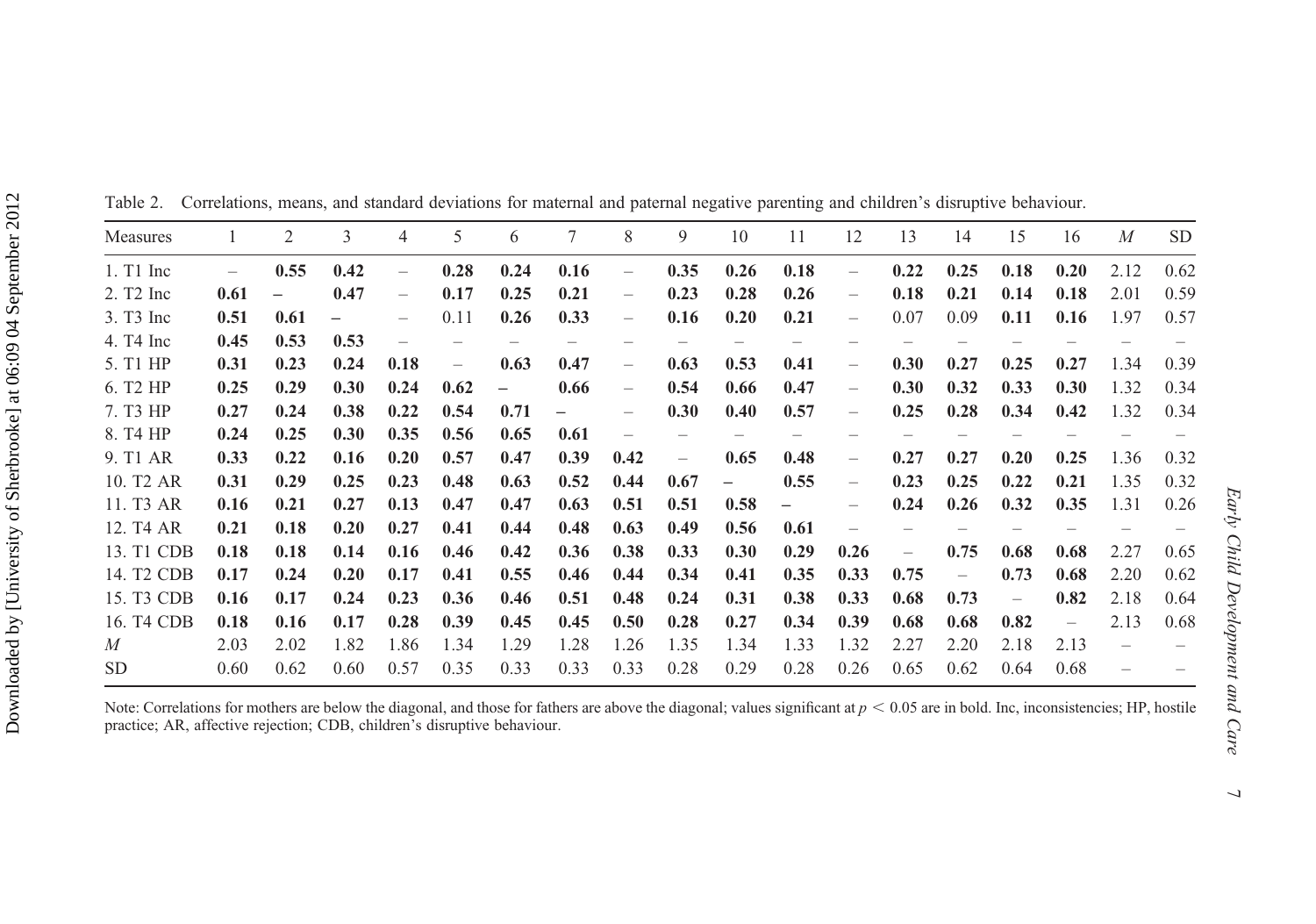| Model fits          | Involvement | Positive<br>reinforcement | Inconsistency Hostility |       | Affective<br>rejection |
|---------------------|-------------|---------------------------|-------------------------|-------|------------------------|
| Mother $\times$ CDB |             |                           |                         |       |                        |
| <b>CFI</b>          | 0.977       | 0.979                     | 0.968                   | 0.977 | 0.967                  |
| <b>TLI</b>          | 0.956       | 0.962                     | 0.943                   | 0.948 | 0.937                  |
| <b>RMSEA</b>        | 0.072       | 0.063                     | 0.081                   | 0.083 | 0.088                  |
| $CI$ inf            | 0.054       | 0.045                     | 0.064                   | 0.064 | 0.070                  |
| $CI$ sup            | 0.091       | 0.082                     | 0.099                   | 0.103 | 0.106                  |
| Father $\times$ CDB |             |                           |                         |       |                        |
| <b>CFI</b>          | 0.985       | 0.990                     | 0.986                   | 0.981 | 0.976                  |
| <b>TLI</b>          | 0.970       | 0.979                     | 0.975                   | 0.961 | 0.953                  |
| <b>RMSEA</b>        | 0.065       | 0.052                     | 0.055                   | 0.072 | 0.078                  |
| $CI$ inf            | 0.044       | 0.029                     | 0.034                   | 0.050 | 0.057                  |
| $CI$ sup            | 0.088       | 0.075                     | 0.077                   | 0.094 | 0.100                  |

Table 3. Goodness-of-fit indexes for the structural equation models for maternal or paternal parenting, respectively, and children's disruptive behaviour (two repeated measures).

Note: CFI, comparative fit index; RMSEA, root-mean-square error of approximation; CI, confidence interval; CDB, children's disruptive behaviour.

the most salient findings of these analyses were the very strong stability coefficients obtained for CDB and, to a lesser degree, for maternal and paternal PPs. Figures 1– 5 provides the structural path coefficients for all models evaluated for these analyses.

The results indicated, as revealed by the correlations, that stability coefficients were moderate to strong for both maternal ( $\beta s = 0.47$  to 0.78,  $p < 0.000$ ) and paternal ( $\beta$ s = 0.55 to 0.73,  $p$  < 0.000) PPs across the study period. These coefficients suggested both maternal and paternal PPs to be very stable over time, leaving relatively little variance to be accounted for by other factors, whether related to parenting or otherwise. Stability coefficients for CDB were also high ( $\beta s = 0.62$  to 0.78,  $p < 0.000$ ), indicating that children who engaged in high levels of CDB at kindergarten entry (T1) remained at those levels at T2, T3, and T4.

## Cross-lagged paths

### Parental involvement

As shown in Figure 1, a significant pathway from maternal involvement at T1 to CDB at T2 emerged, suggesting that this involvement with child at the start of kindergarten (T1) positively influenced a decline in CDB at the end of kindergarten six months later (T2). Inversely, CDB at T1 also positively affected maternal involvement at T2. However, though this reciprocal parent–child effect was present from T2 to T3, the pathways from T3 to T4 were not significant. The reciprocal effect observed in mother–child dyads was not observed in father–child dyads: no significant pathways between paternal involvement and CDB emerged across the time points.

## Positive reinforcement (Figure 2)

A significant pathway was found from maternal positive reinforcement at T1 to CDB at T2 and then again from this positive reinforcement at T2 to CDB at T3, suggesting that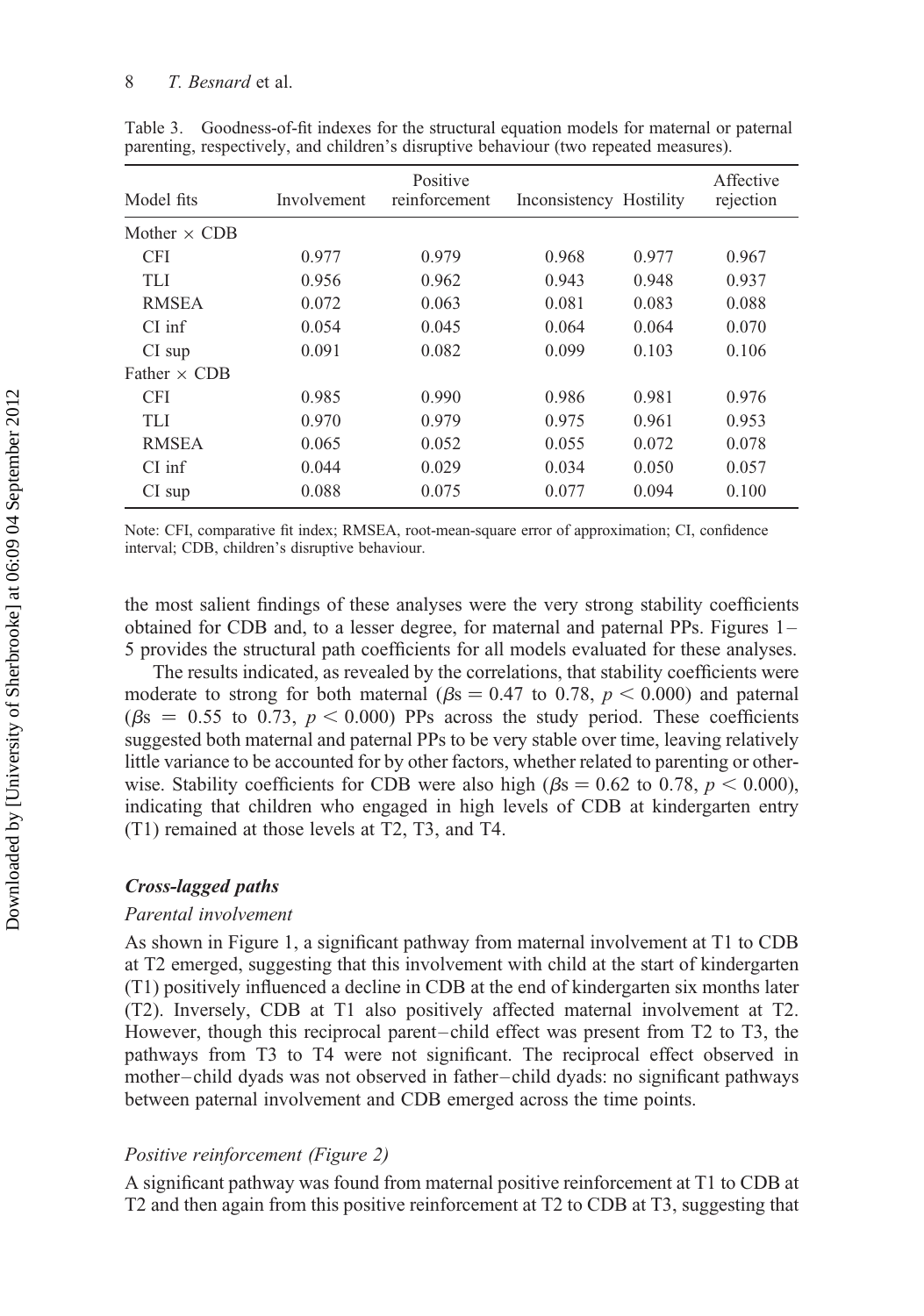| Model fits                 | Involvement                  | Positive Reinforcement        | Inconsistency                | Hostility                     | Affective Rejection                      |
|----------------------------|------------------------------|-------------------------------|------------------------------|-------------------------------|------------------------------------------|
| <b>CFI</b>                 | 0.961                        | 0.973                         | 0.940                        | 0.950                         | 0.940                                    |
| <b>TLI</b>                 | 0.938                        | 0.958                         | 0.908                        | 0.910                         | 0.902                                    |
| <b>RMSEA</b>               | 0.070                        | 0.053                         | 0.080                        | 0.087                         | 0.087                                    |
| $CI$ inf                   | 0.058                        | 0.041                         | 0.068                        | 0.075                         | 0.075                                    |
| $CI$ sup                   | 0.082                        | 0.066                         | 0.092                        | 0.100                         | 0.099                                    |
| Error term<br>correlations |                              |                               |                              |                               |                                          |
|                            | CDB-T3 w CDB-T2: $-0.19**$   | M-T1 with M-T3: $0.34**$      | CDB-T1 with CDB-T4: $0.26**$ | M-T2 with CDB-T2: $0.36**$    | M-T2 with CDB-T2: $0.26**$               |
|                            | CDB-T1 with CDB-T4: $0.29**$ | CDB-T1 with CDB-T4: $0.30**$  | CDB-T1 with CDB-T3: $0.31**$ | CDB-T1 with CDB-T3: $0.17**$  | M-T3 with CDB-T3: $0.30**$               |
|                            | M-T3 with M-T2: $-0.26**$    | CDB-T1 with CDB-T3: $0.23**$  | M-T3 with CDB-T3: $0.26**$   | CDB-T4 with CDB-T1: $0.20**$  | CDB-T1 with CDB-T3: 0.26                 |
|                            | CDB-T1 with CDB-T: $0.22**$  | CDB-T2 with CDB-T3: $-0.19**$ |                              | M-T3 with CDB-T3: $0.36**$    | CDB-T1 with CDB-T4: $0.26**$             |
|                            |                              |                               |                              | M-T1 with M-T4: $0.17**$      | CDB-T2 with CDB-T3: $-0.12$ <sup>*</sup> |
|                            |                              |                               |                              | $M-T1$ with M T3: $0.09*$     |                                          |
|                            |                              |                               |                              | CDB-T3 with CDB-T2: $-0.15**$ |                                          |
|                            |                              |                               |                              | M-T2 with F T2: $0.26**$      |                                          |

Table 4. Goodness-of-fit indexes for the structural equation models for maternal parenting, paternal parenting and children's disruptive behaviour (three repeated measures)

Note: CFI, comparative fit index; RMSEA, root-mean-square error of approximation; CI, confidence intervals; CDB, children's disruptive behaviour; M, mother; F, father; P = parenting;  ${}^*p$  < 0.05;  ${}^{**}p$  < 0.01.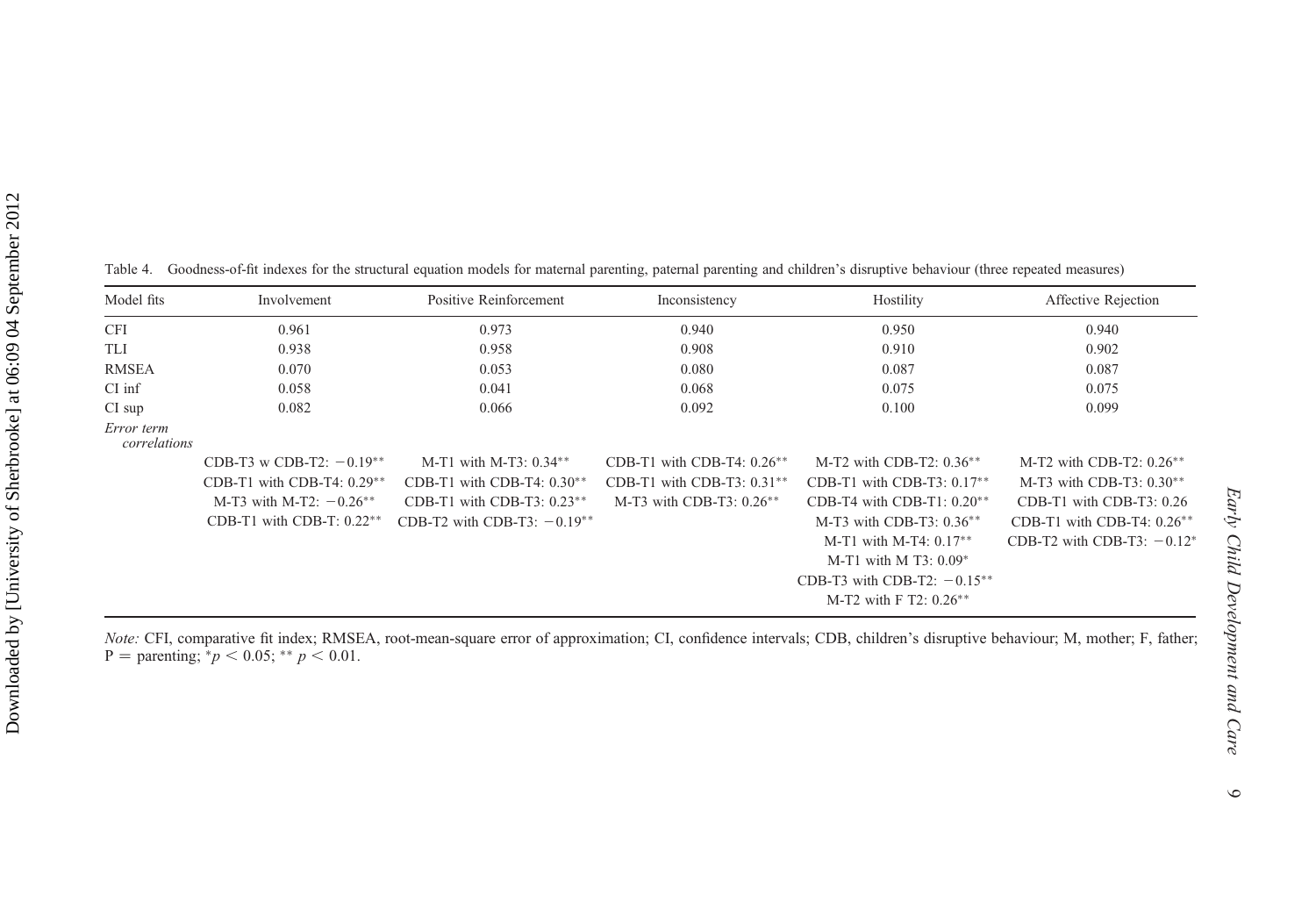

Figure 1. Path diagram of the autoregressive cross-lagged effects for maternal involvement, paternal involvement, and children's disruptive behaviour.  $p < 0.10$ ; \*p < 0.05; \*\*\*p < 0.000.



Figure 2. Path diagram of the autoregressive cross-lagged effects for maternal positive reinforcement, paternal positive reinforcement, and children's disruptive behaviour. \* $p$  < 0.05;  $*^{*}p < 0.01$ ;  $**^{*}p < 0.000$ .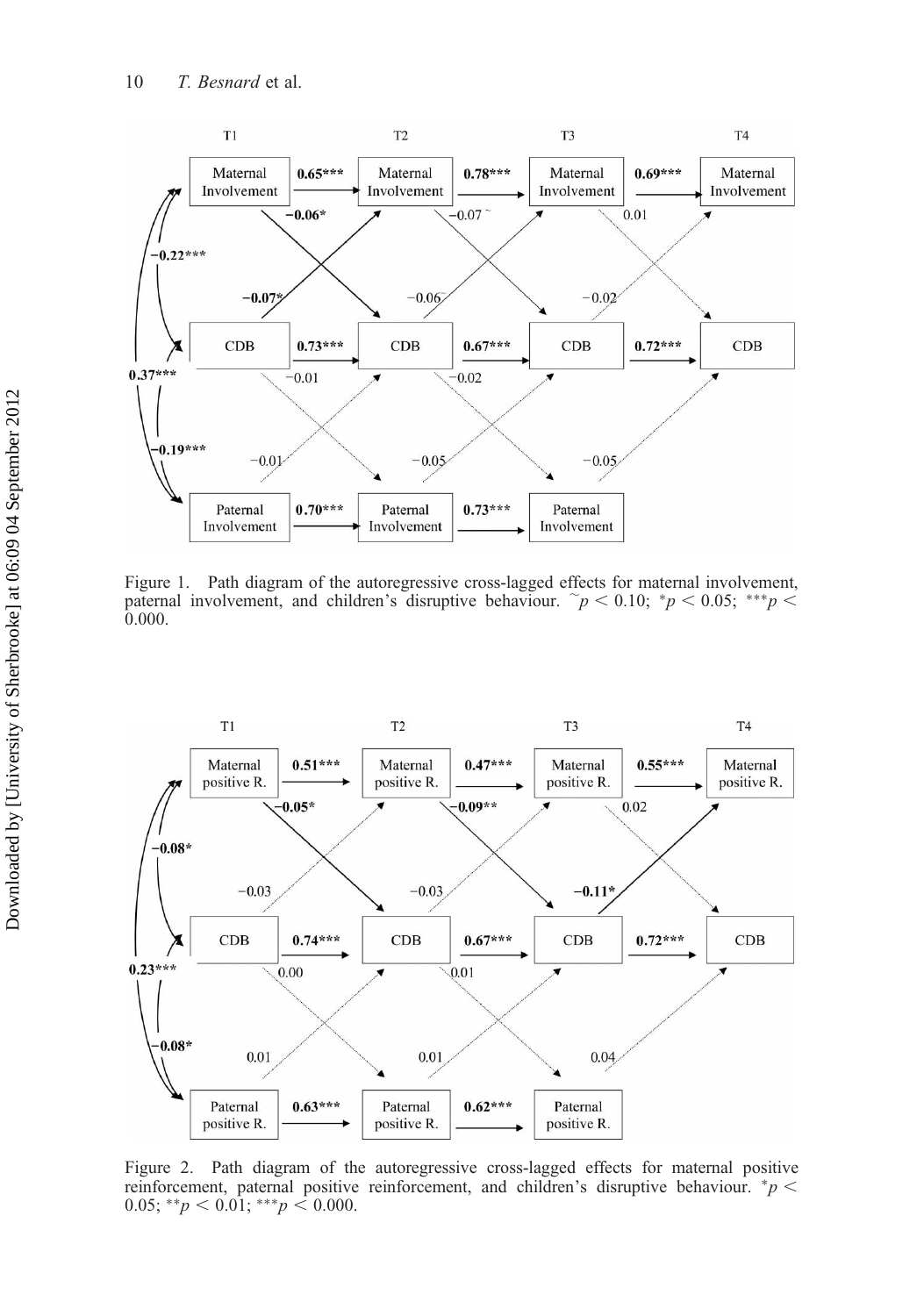

Figure 3. Path diagram of the autoregressive cross-lagged effects for maternal inconsistency, paternal inconsistency, and children's disruptive behaviour.  $p < 0.10$ ; \*\*p < 0.01; \*\*\*p < 0.000.

Inconsistency

Inconsistency

Inconsistency



Figure 4. Path diagram of the autoregressive cross-lagged effects for the maternal hostility, paternal hostility, and children's disruptive behaviour.  $\bar{p}$  < 0.05; \*\*p < 0.01; \*\*\*p < 0.000.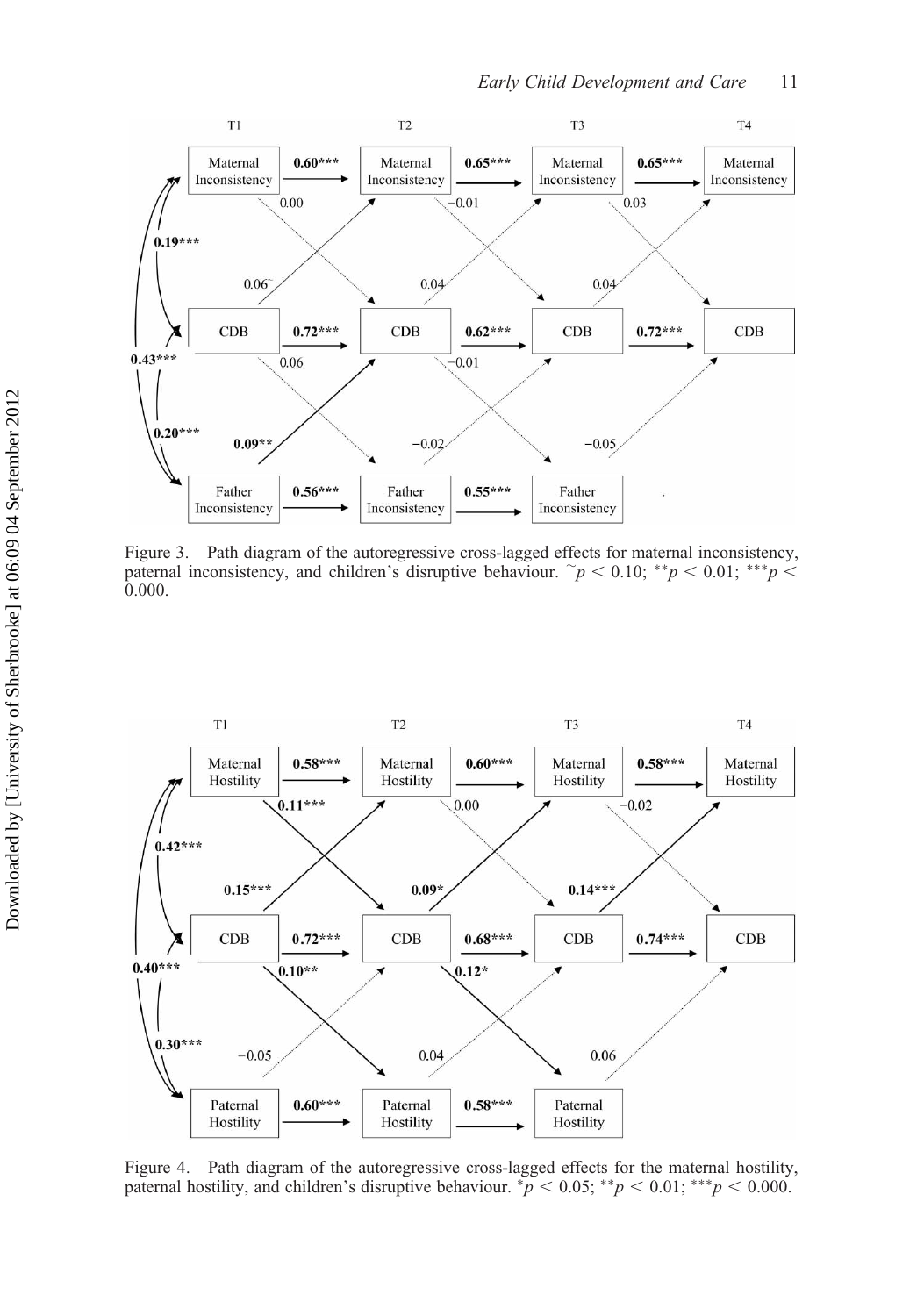

Figure 5. Path diagram of the autoregressive cross-lagged effects for maternal affective rejection, paternal affective rejection, and children's disruptive behaviour.  $\gamma p < 0.10$ ; \* $p < 0.05$ ;  $*^*p < 0.01; **p < 0.000.$ 

maternal positive reinforcement behaviours resulted in a significant decrease in child problems. However, a significant pathway from CDB at T3 to maternal positive reinforcement at T4 suggested that, as children matured, their CDB instead had a negative influence on maternal positive reinforcement. No significant cross-lagged paths for father–child relationships were observed.

## Inconsistent parenting (Figure 3)

There were no significant pathways between maternal inconsistent parenting and CDB across the time points. For fathers, a significant pathway from inconsistent parenting at T1 to CDB at T2 was noted. All other paths in the model were not significant.

## Hostile parenting (Figure 4)

As expected, a significant reciprocal pathway emerged between maternal hostility at T1 to CDB at T2 and, inversely, CDB at T1 to maternal hostility at T2. However, by the end of kindergarten (T2), only unidirectional pathways from CDB to maternal hostility were significant at T3 and again at T4. Similarly for fathers, CDB predicted hostility at T1 and T2. The results suggested that as early as the end of kindergarten, CDB exerted an influence on hostile parenting, rather than the other way around, for both mothers and fathers.

#### Affective rejection (Figure 5)

A reciprocal pattern of influence was also first observed in kindergarten (T1) between maternal affective rejection and CDB. However, by the end of the second grade (T3),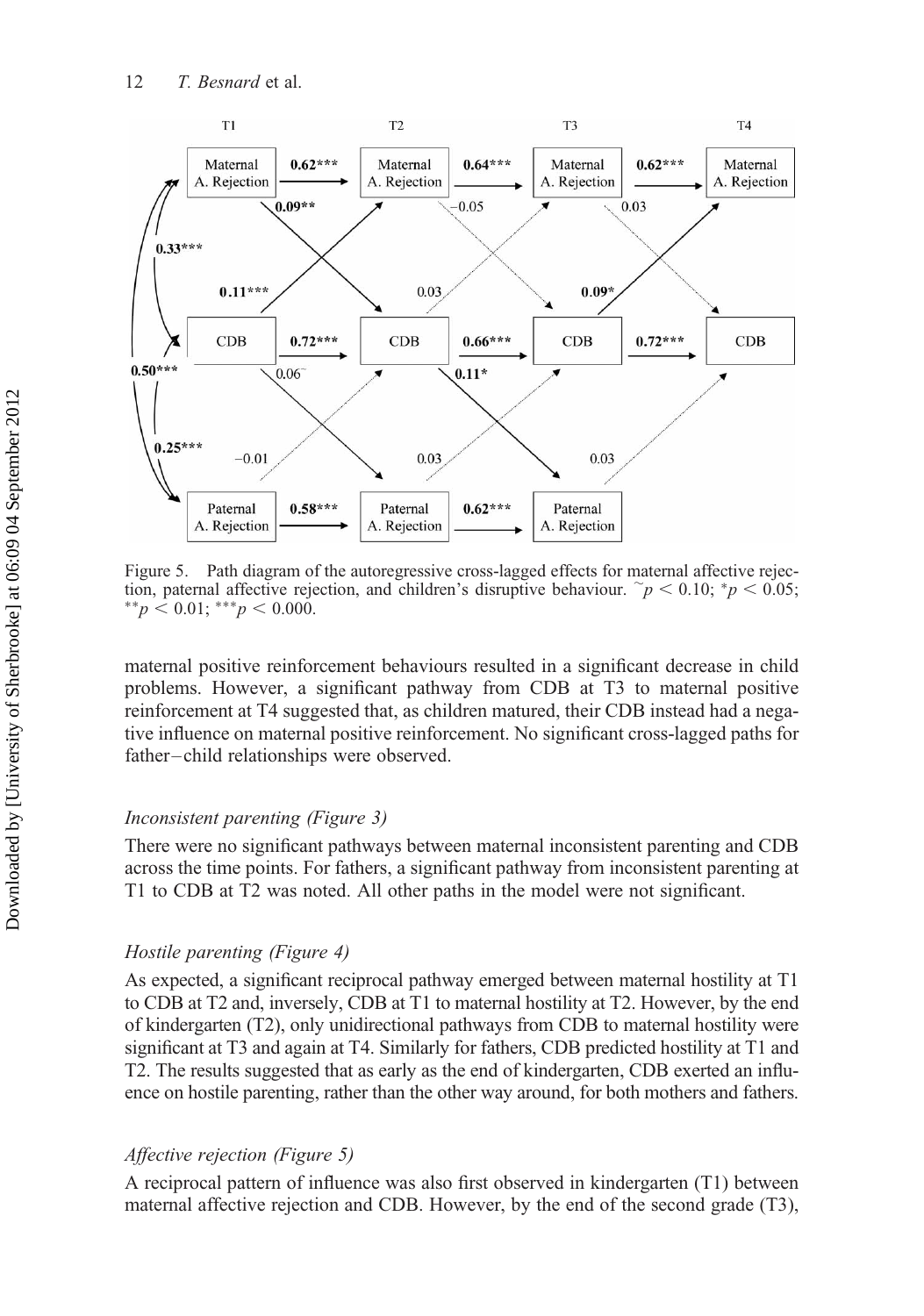CDB predicted maternal affective rejection. Similarly, CDB at T2 predicted paternal affective rejection at T3, suggesting that the former was the one to elicit the latter.

#### **Discussion**

Past research examining overt indexes of children's behaviour in relation to specific dimensions of negative or positive PPs has yielded mixed results. Also, the impact of paternal parenting on CDB has been neglected, especially from a transactional longitudinal perspective. The aim of our study was to observe the relationships between dimensions of PPs of both parents and CDB across the transition from kindergarten to grade 2. Unlike most of the other earlier studies, ours recruited dual-parent families so that parent gender-differentiated comparisons could be carried out between dimensions of PPs and CDB. Furthermore, we selected five PP dimensions – two positive (involvement and positive reinforcement) and three negative (inconsistency, hostility, and rejection) – to explore the relationships between these and CDB.

While the stability of early-onset CDB has been documented on various occasions (Biederman et al., 2008; Côté, Tremblay, & Vitaro, 2003; Shaw, Bell, & Gilliom, 2000), few studies have investigated the stability of PPs. Looking at the stability of parenting during early childhood (ages 2–5), Dallaire and Weinraud (2005) concluded that positive domains of child rearing were generally more stable over time than negative domains. They also revealed that parenting behaviours became less flexible over time. Our study provides longitudinal empirical evidence that parenting becomes more rigid over time for the five- to eight-year-old population. What is more, this is as much the case for negative as for positive practices and equally true for mothers and fathers.

Our study is also one of the first to test a transactional model of CDB and PPs in a large sample of dual-parent families. In this sample, associations between CDB and parental parenting reached significance in three domains: inconsistency, hostile parenting, and affective rejection. Transactional effects were observed between mothers and children for three of the five parenting domains at kindergarten entry, while no such effect emerged for fathers. As the children got older (grades 1 and 2), the influence of parenting on CDB decreased and a unidirectional link was observed where CDB was significantly related to maternal and paternal negative child rearing and to maternal positive parenting. The fact that the associations regarding hostile parenting and rejection attained similar levels for both parents underscores the effect of coercive parental practices upon the development of CDB.

It is important to keep in mind that one of our core findings is the stability of our outcome variable, that is, that CDB at T2, T3, and T4 is predominantly a function of problems already present at kindergarten entry. Any unidirectional or reciprocal effect over and above this stability could only be modest at best. However, given the limited amount of variance left to explain, the effects found here are substantively important as they identify a possible shift in influence. In line with the coercion theory (Granic & Patterson, 2006; Patterson, 1982), our results provide evidence of a reciprocal parent–child influence at school entry. As children grow older, however, their CDB seems to become more challenging, eliciting more hostile parenting and affective rejection from both parents. As the CDB becomes more difficult to manage and exasperating, an increase in hostile parental attributions dampens the reflex of positive PPs. Although further bidirectional research is called for, our findings raise caveats about the ability of parenting behaviours to predict CDB after school entry. As noted above, no reciprocal interaction between parent and child was observed past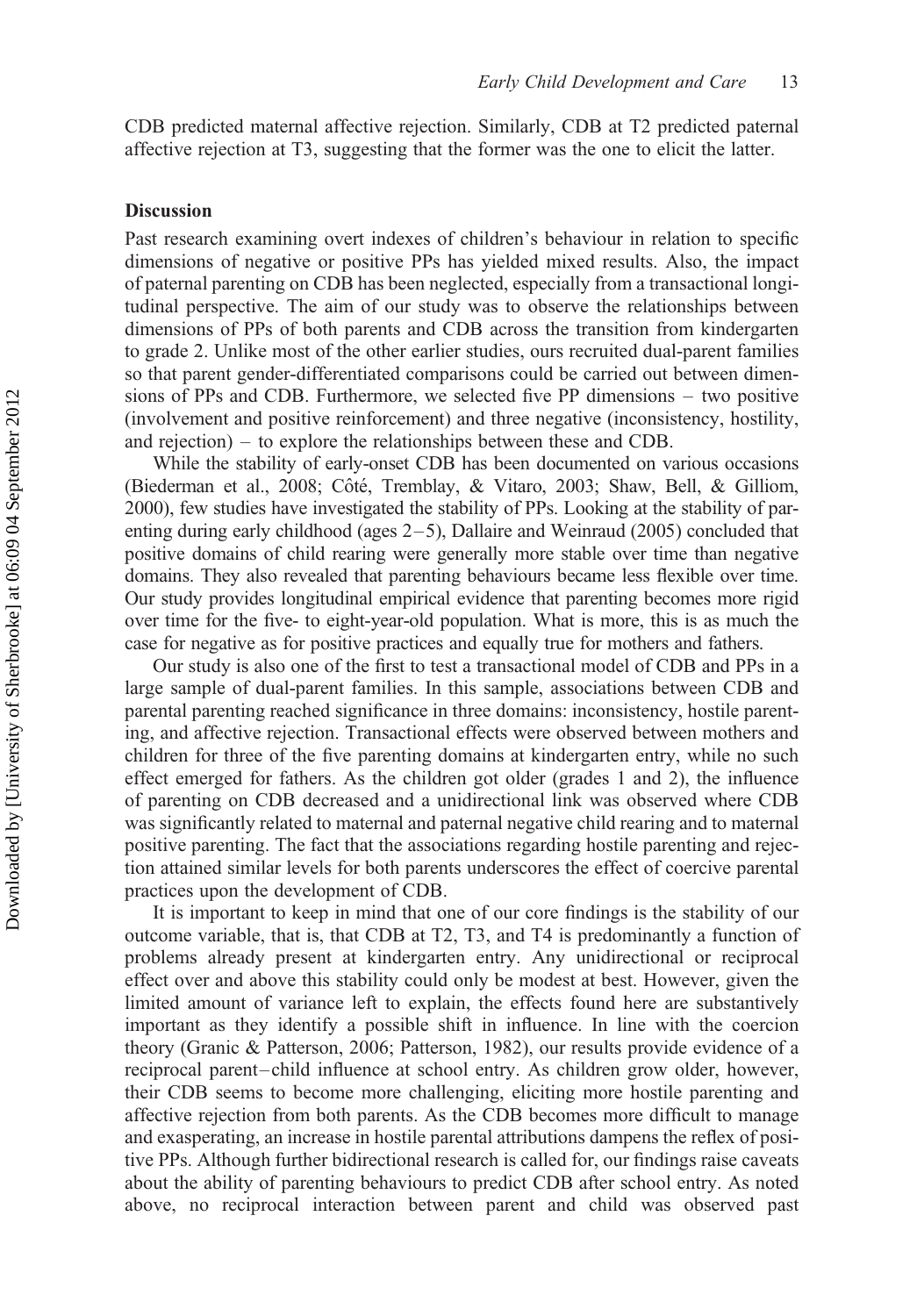kindergarten. However, the 24- to 36-month follow-up in this study might not be a sufficiently long time frame to optimally compute parenting prediction coefficients.

Our results converge with those of Gadeyne et al. (2004), who found significant relations to be more frequent in the mother–child dyad than in the father–child dyad. From the beginning to the end of kindergarten, transactional effects were observed between mother and child for three of the five PPs, whereas only paternal inconsistent parenting was a significant predictor of CDB at school entry. No other dimension of paternal parenting was significantly related to CDB, whether positively or negatively. Connell and Goodman (2002) argued that fathers might be less affected by their CDBs. Our results suggest the opposite, that is, that children with CDB were less affected by their fathers' parenting, whether positive or negative. As noted previously, this result could be explained by the different nature of maternal and paternal parenting behaviours.

However, other findings of ours do not coincide with those of Gadeyne et al. (2004) and Schacht et al. (2009), who reported links between fathers' poor positive parenting (support and reinforcement) and increased CDB. We observed no relation between these factors. The structure of their studies was such that the relationships between parenting and CDB were secondary in nature and viewed as a moderating factor between both parents' adaptation (e.g. depressive symptoms, marital conflict, and drinking problem) and children's adaptation (e.g. externalising and internalising problems and academic achievement). Also, these two studies employed different methods to assess parenting: Gadeyne et al. used a grouping of eight domains to assess positive parenting (e.g. expression of affection, responsiveness, and autonomy), whereas Schacht et al. asked mothers and fathers to score paternal parenting. Hence, these methodological differences might account for the divergence with our results.

#### Limitations and future directions

Our study presents several limitations warranting comment. The sample's representativeness is first and foremost among these. As in other studies where samples were constituted of parent dyads, the children in our sample came from an 'advantaged' population in that the majority of parents enjoyed a rather higher SES, including a higher education level. In this regard, research has shown low SES to be linked to higher CDB levels (e.g. Morgan, Farkas, & Wu, 2009). What is more, mothers and fathers in families with a higher SES are much more similar in terms of PPs (NICHD, 2004; Sim & Ong, 2005). As has been mentioned previously, attrition over time was not random in this study. The primary effect of this was that the proportion of children with CDB in the sample increased, which in turn could explain in part the consistency of CDB over time and, also, negatively impact the presence of significant bidirectional cross-lagged effects 'over and above' variance explained by autoregressive effects.

It is also important to consider that the bidirectional findings are based exclusively on parent report. Though some researchers consider parents the best assessors of CDB (Renk, 2005), others suggest teachers (Dwyer, Nicholson, & Battistutta, 2006). As it happens, in our study, mothers were the primary informants on child CDB. The insufficiently high father participation rate did not allow us to use their CDB evaluations. However, when we compared the correlations for mothers' CDB evaluations versus fathers' CDB evaluations at T1 and T2 where father participation was at its highest, we observed strong correlations (T1:  $r = 0.701$ ,  $p < 0.01$ ,  $n = 352$ ; T2:  $r = 0.707$ ,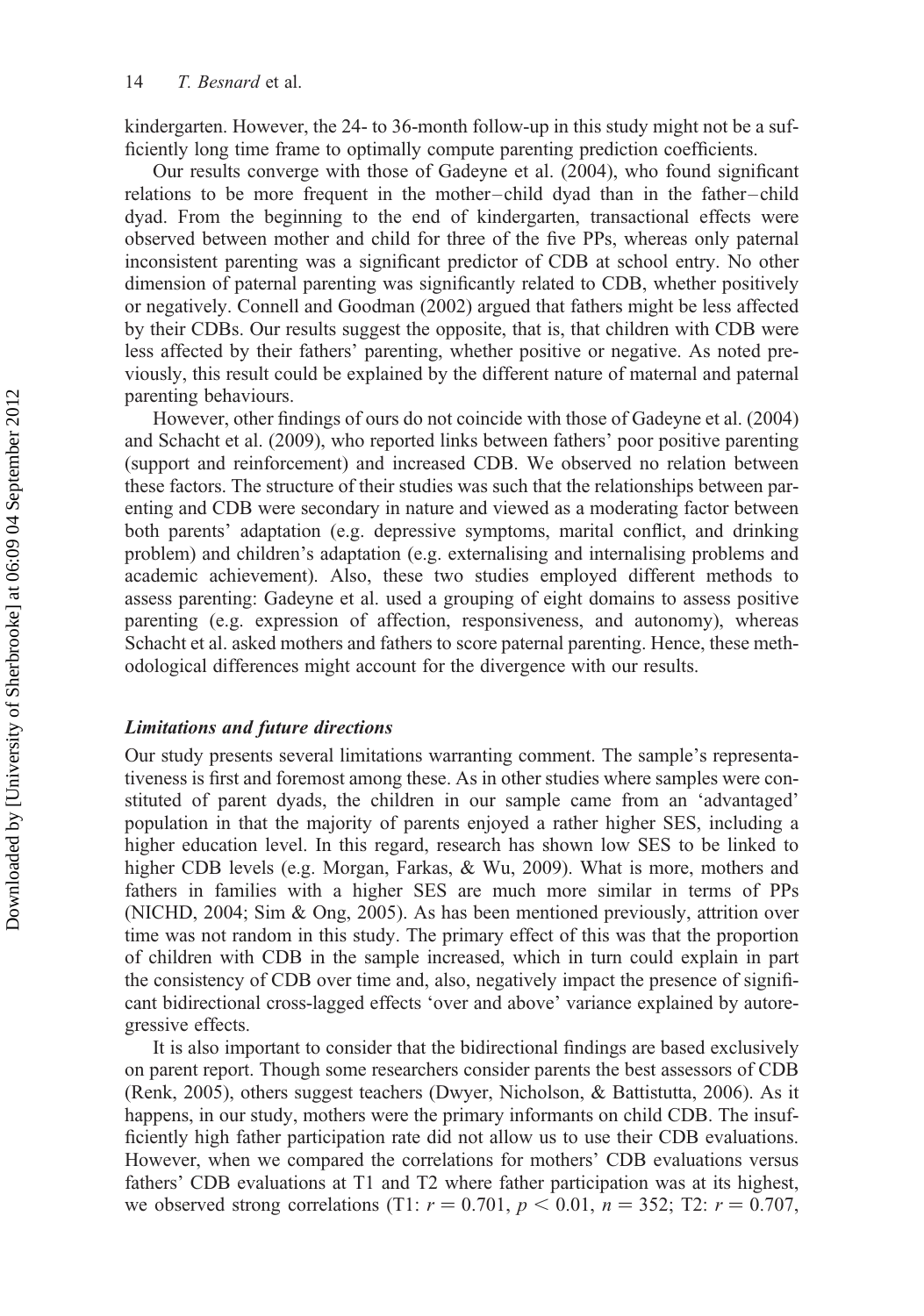$p < 0.01$ ,  $n = 332$ ). It would not be unreasonable to assume that results would have been similar at T3 and T4 regardless of parent gender. Moreover, the prediction of child behaviour by parents may represent not only parents' responses to CDB but also parents' perceptions of child behaviour. In this regard, parents of children with high levels of CDB are more likely to perceive their parent–child relationship negatively (Gardner, 1989). Consequently, maladaptive parenting reported by parents may be more a reflection of negative views of the parent–child relationship than of changes in child rearing or child behaviour. Further studies might reduce these methodological biases by using multiple informants of family and child factors at different points in time (Bank, Dishion, Skinner, & Patterson, 1990).

Parent characteristics other than parenting may have a direct influence on children's adjustment difficulties as well (Bandura, 1977). For example, fathers' antisocial behaviour has been found to have a significant direct impact on CDB (Verlaan & Schwartzman, 2002). It is important for future research to clarify the potential role of fathers' parenting in child adjustment by including different measures of parental childrearing practices and of other interpersonal behaviours at different developmental stages. These complex family processes have seldom been studied to date, though it would certainly be useful to be able to compare their respective influences. A more in-depth exploration of these dimensions will depend on the development of adequate theoretical models that take into account the specificity of family influences, including both maternal and paternal influences on child development and adjustment.

Given that previous studies have determined that the two parents contribute differently to the development of social skills and to the CDB of their preschool sons and daughters (Besnard et al., 2011; Rouyer, Frascarolo, Zaouche-Gaudron, & Lavanchy, 2007), future research should focus on the inter-gender transactional effects between parent and child within the parent–child dyad. Observational studies of father–child and mother–child interactions may also be useful in examining gender and bidirectional influences between paternal and maternal PPs and child CDB.

Finally, our findings may have some implications for practice. For one thing, they support the use of intervention models that treat parenting as a possible reaction to or consequence of child behaviour rather than focusing exclusively on parenting behaviours as predictors of CDB (e.g. Szapocznik & Kurtines, 1993). The fact that transactional interactions are observed in parent–child dyads at school entry and that these processes become unidirectional (parents reacting to CDB) over time indicates a need for intervention early on when the structure of the processes is developmentally flexible. Furthermore, evidence-based practices have shown early intervention with parents and child to be significantly more effective than intervention with the child alone (Webster-Stratton, 2003). Our study suggests that intervention with both parents and child should be considered as soon as possible in order to avoid the rigidification of coercive parenting. Our results suggest that intervention strategies should aim to foster maternal positive parenting, decrease maternal hostility, and address paternal inconsistent PPs. In our opinion, ensuring that parents have a good understanding of their child's difficulties and providing adequate parental support could counter the deterioration of PPs over time.

#### Acknowledgements

This study was made possible through the financial support of the Conseil québécois de la recherche sociale, the Fonds québécois de la recherche sur la société et la culture, the Canadian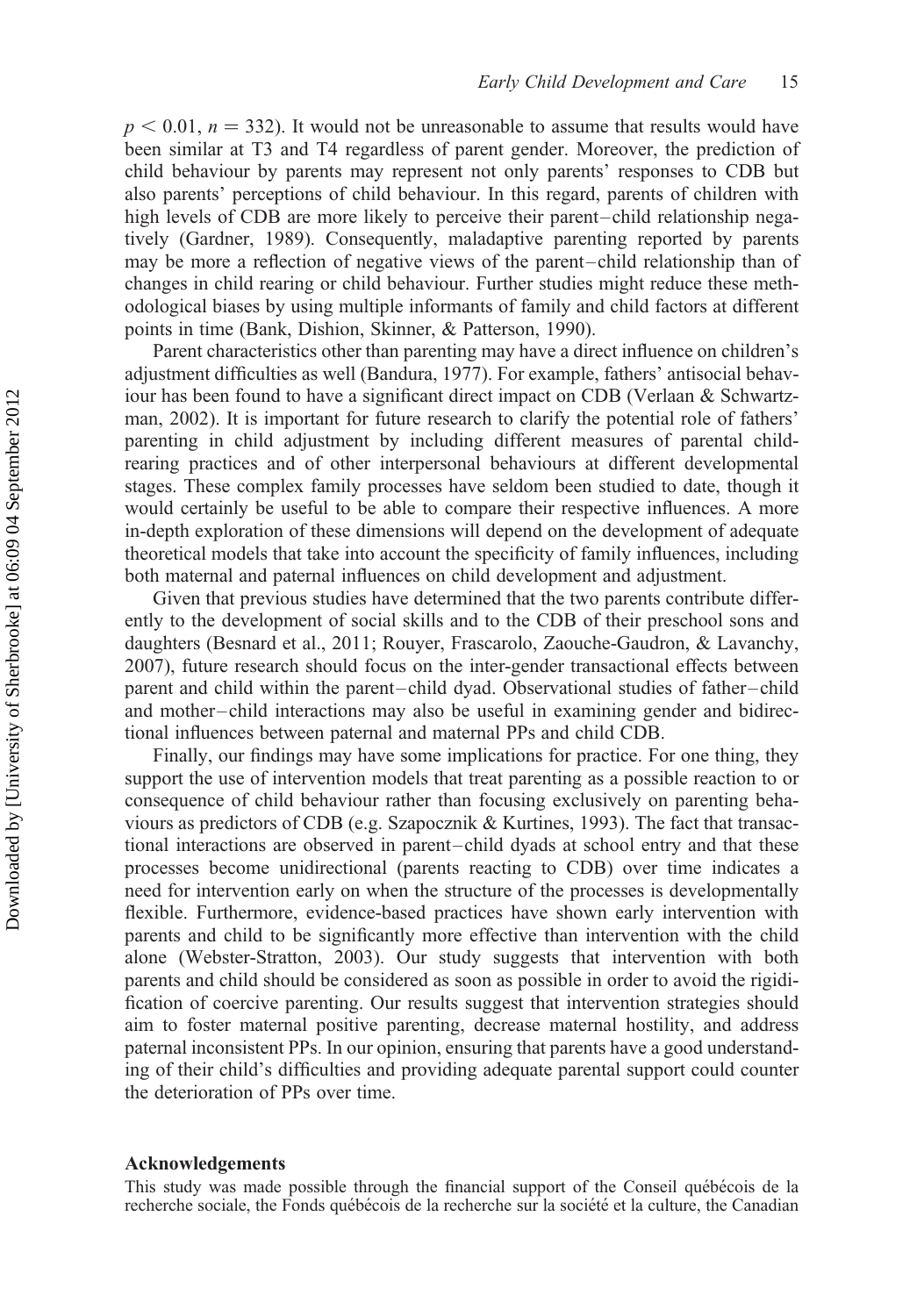Institutes of Health Research, the Social Sciences and Humanities Research Council, the Fondation Chagnon, the Canadian Council on Learning, and the Ministère de l'éducation, du loisir et du sport.

#### Notes on contributors

Thérèse Besnard, ps-éd, PhD, professor in the Department of Psychoeducation, Université de Sherbrooke, member of the Groupe de recherche sur les inadaptations sociales de l'enfance GRISE, Qc, Canada.

Pierrette Verlaan PhD, titular professor in the Department of Psychoeducation, Université de Sherbrooke, Qc, Canada, member of the GRISE.

Marilyne Davidson, ps-éd, MAc psychoéducation, Université de Sherbrooke, Qc, Canada, student member of the GRISE.

Frank Vitaro PhD, titular professor at the École de Psychoéducation, Université de Montréal, Qc, Canada, member of the Groupe de recherche sur l'inadaptation psychosociale chez l'enfant GRIP.

François Poulin, PhD, professor in the Département de Psychologie, UQAM, Qc, Canada, member of the Laboratoire d'études sur le développement social des enfants et des adolescents.

France Capuano, PhD, professor in the Département d'éducation et formation spécialisées -Faculté des sciences de l'éducation, UQAM, Qc, Canada, member of the GRISE.

## References

- Ackerman, B.P., Brown, E., & Izard, C.E. (2003). Continuity and change in levels of externalizing behaviour in school of children from economically disadvantaged families. Child Development, 74, 694–709.
- Bandura, A. (1977). Self-efficacy: Toward a unifying theory of behavioural change. Psychological Review, 84(2), 191–215.
- Bank, I., Dishion, T., Skinner, M., & Patterson, G.R. (1990). Method variance in structural equation modeling: Living with 'glop'. In G.R. Patterson (Ed.), Depression and aggression in family interaction (pp. 247–279). Hillsdale, NJ: Erlbaum.
- Barber, B.K., Stolz, H.E., & Olsen, J.A. (2005). Parental support, behavioral control, and psychological control: Assessing relevance across time, method, and culture. Monographs of the Society for Research in Child Development, 70(4), 1–137.
- Bentler, P.M. (1990). Comparative fit indexes in structural models. Psychological Bulletin, 107(2), 238–246.
- Benzies, K., Keown, L.-A., & Magill-Evans, J. (2009). Immediate and sustained effects of parenting on physical aggression in Canadian children aged 6 years and younger. The Canadian Journal of Psychiatry, 54(1), 55–64.
- Besnard, T., Verlaan, P., Capuano, F., Poulin, F., & Vitaro, F. (2011). Parental practices of parents of children with behavior problems: Effects of the parent–infant dyad. Canadian Journal of Behavioural Science, 43(4), 254–266.
- Biederman, J., Petty, C.R., Dolan, C., Hughes, S., Mock, E., Monuteaux, M.C., & Faraone, S.V. (2008). The long-term longitudinal course of oppositional defiant disorder and conduct disorder in ADHD boys: Findings from a controlled 10-year prospective longitudinal follow-up study. Psychological Medicine, 38(7), 1027–1036.
- Bradley, R.H., & Corwyn, R.F. (2007). Externalizing problems in fifth grade: Relations with productive activity, maternal sensitivity, and harsh parenting from infancy through middle childhood. Developmental Psychology, 43, 1390-1401.
- Brannigan, A., Gemmell, W., Pevalin, D.J., & Wade, T.J. (2002). Self-control and social control in childhood misconduct and aggression: The role of family structure, hyperactivity, and hostile parenting. *Canadian Journal of Criminology*, 44(2), 119–142.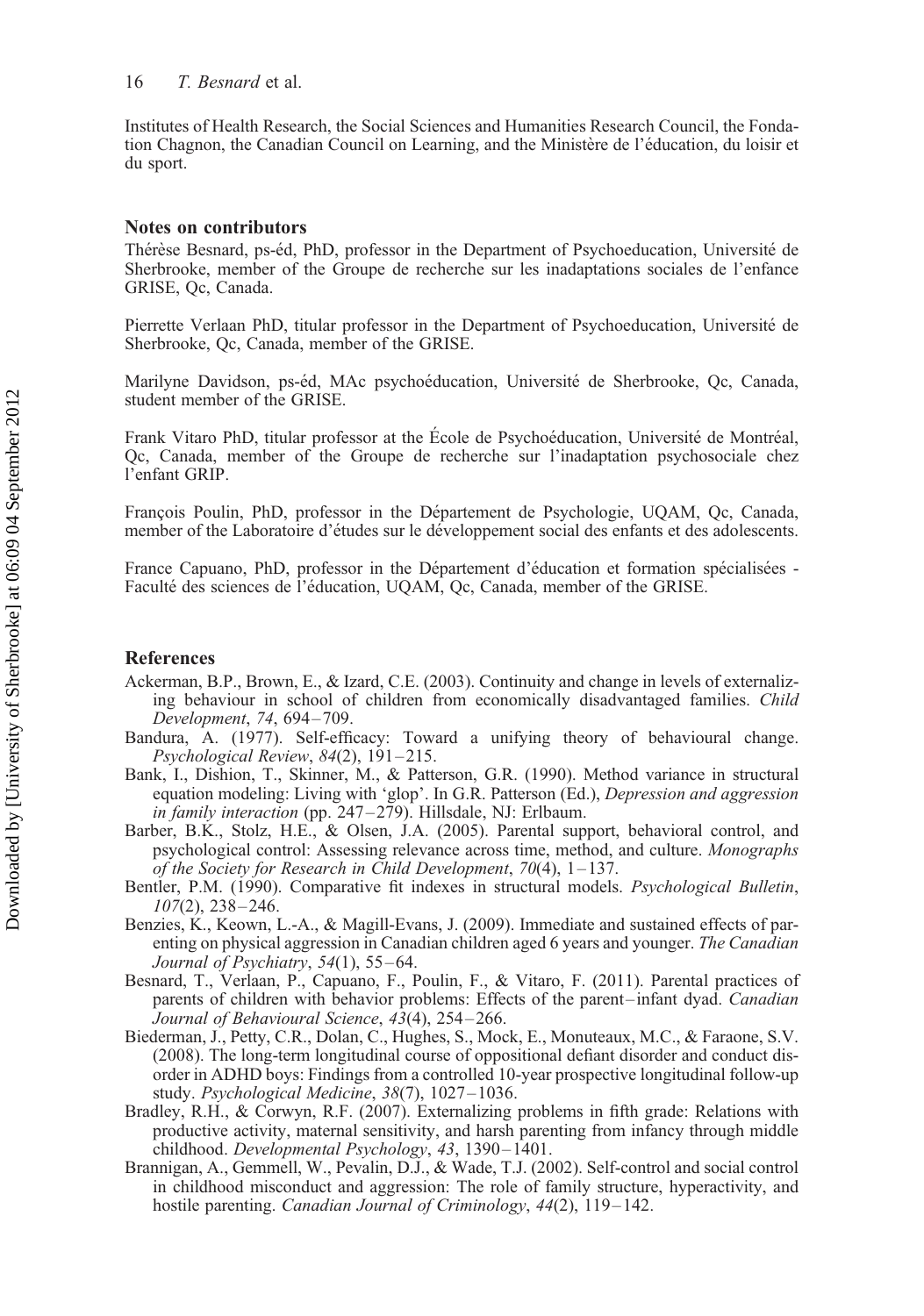- Burke, J.D., Pardini, D.A., & Loeber, R. (2008). Reciprocal relationships between parenting behavior and disruptive psychopathology from childhood through adolescence. Journal of Abnormal Child Psychology, 36, 676–692.
- Capuano, F., Vitaro, F., Poulin, F., Verlaan, P., Vinet, I., & Centre de Psycho-éducation du Québec (2010). The Fluppy program: History and dissemination in Quebec. Revue de Psychoéducation,  $39(1)$ ,  $1-26$ .
- Carrasco, M.A., Holgado, F.P., Rodriguez, M.A., & del Barrio, M.V. (2009). Concurrent and across-time relations between mother/father hostility and children's aggression: A longitudinal study. Journal of Family Violence, 24(4), 213–220.
- Combs-Ronto, L.A., Olson, S.L., Lunkenheimer, E.S., & Sameroff, A.J. (2009). Interactions between maternal parenting and children's early disruptive behavior: Bidirectional associations across the transition from preschool to school entry. Journal of Abnormal Child Psychology, 37(8), 1151–1163.
- Connell, A.M., & Goodman, S.H. (2002). The association between psychopathology in fathers versus mothers and children's internalizing and externalizing behavior problems: A metaanalysis. Psychological Bulletin, 128, 746–773.
- Côté, S., Tremblay, R.E., & Vitaro, F. (2003). The development of physical aggression over the course of childhood: Inter-sex differences and family risk factors. Sociologie et Sociétés, XXXV, 203–220.
- Curran, P.J., West, S.G., & Finch, J.F. (1996). The robustness of test statistics to nonnormality and specification error in confirmatory factor analysis. Psychological Methods, 1, 16–29.
- Dallaire, D.H., & Weinraud, M. (2005). The stability of parenting behaviors over the first 6 years of life. Early Childhood Research Quarterly, 20, 201–219.
- Deater-Deckard, K., Ivy, L., & Petrill, S.A. (2006). Maternal warmth moderates the link between physical punishment and child externalizing problems: A parent–offspring behavior genetic analysis. Parenting: Science and Practice, 6, 59–78.
- Dwyer, S.B., Nicholson, J.M., & Battistutta, D. (2006). Parent and teacher identification of children at risk of developing internalizing or externalizing mental health problems: A comparison of screening methods. Prevention Science, 7(4), 343–357.
- Fite, P.J., Colder, C.R., Lochman, J.E., & Wells, K.C. (2006). The mutual influence of parenting and boys' externalizing behavior problems. Journal of Applied Developmental Psychology, 27(2), 151–164.
- Gadeyne, E., Ghesquière, P., & Onghena, P. (2004). Longitudinal relations between parenting and child adjustment in young children. Journal of Clinical Child and Adolescent Psychology, 33(2), 347–358.
- Gardner, F.E.M. (1989). Inconsistent parenting: Is there evidence for a link with children's conduct problems? Journal of Abnormal Child Psychology, 17(2), 223–233.
- George, M.R.W., Cummings, E.M., & Davies, P.T. (2010). Positive aspects of fathering and mothering, and children's attachment in kindergarten. Early Child Development and Care,  $180(1-2)$ ,  $121-137$ .
- Granic, I., & Patterson, G.R. (2006). Toward a comprehensive model of antisocial development: A dynamic systems approach. Psychological Review, 113(1), 101–131.
- Grossman, K., Grossman, K.E., Fremmer-Bombik, E., Kindler, H., Scheuerer-Englisch, H., & Zimmermann, P. (2002). The uniqueness of the child–father attachment relationship: Fathers' sensitive and challenging play as a pivotal variable in a 16-year longitudinal study. Social Development, 11(3), 307–331.
- Hazen, N.L., McFarland, L., Jacobvitz, D., & Boyd-Soisson, E. (2010). Fathers' frightening behaviours and sensitivity with infants: Relations with fathers, attachment representations, father–infant attachment, and children's later outcomes. Early Child Development and Care,  $180(1-2)$ ,  $51-69$ .
- Hipwell, A., Keenan, K., Kasza, K., Loeber, R., Stouthamer-Loeber, M., & Bean, T. (2008). Reciprocal influences between girls' conduct problems and depression, and parental punishment and warmth: A six year prospective analysis. Journal of Abnormal Child Psychology, 36(5), 663–677.
- Johnson, V., Cowan, P.A., & Cowan, C.P. (1999). Children's classroom behavior: The unique contribution of family organization. Journal of Family Psychology, 13, 355–371.
- Kline, R.B. (1998). Principles and practice of structural equation modelling. New York, NY: Guilford Publications.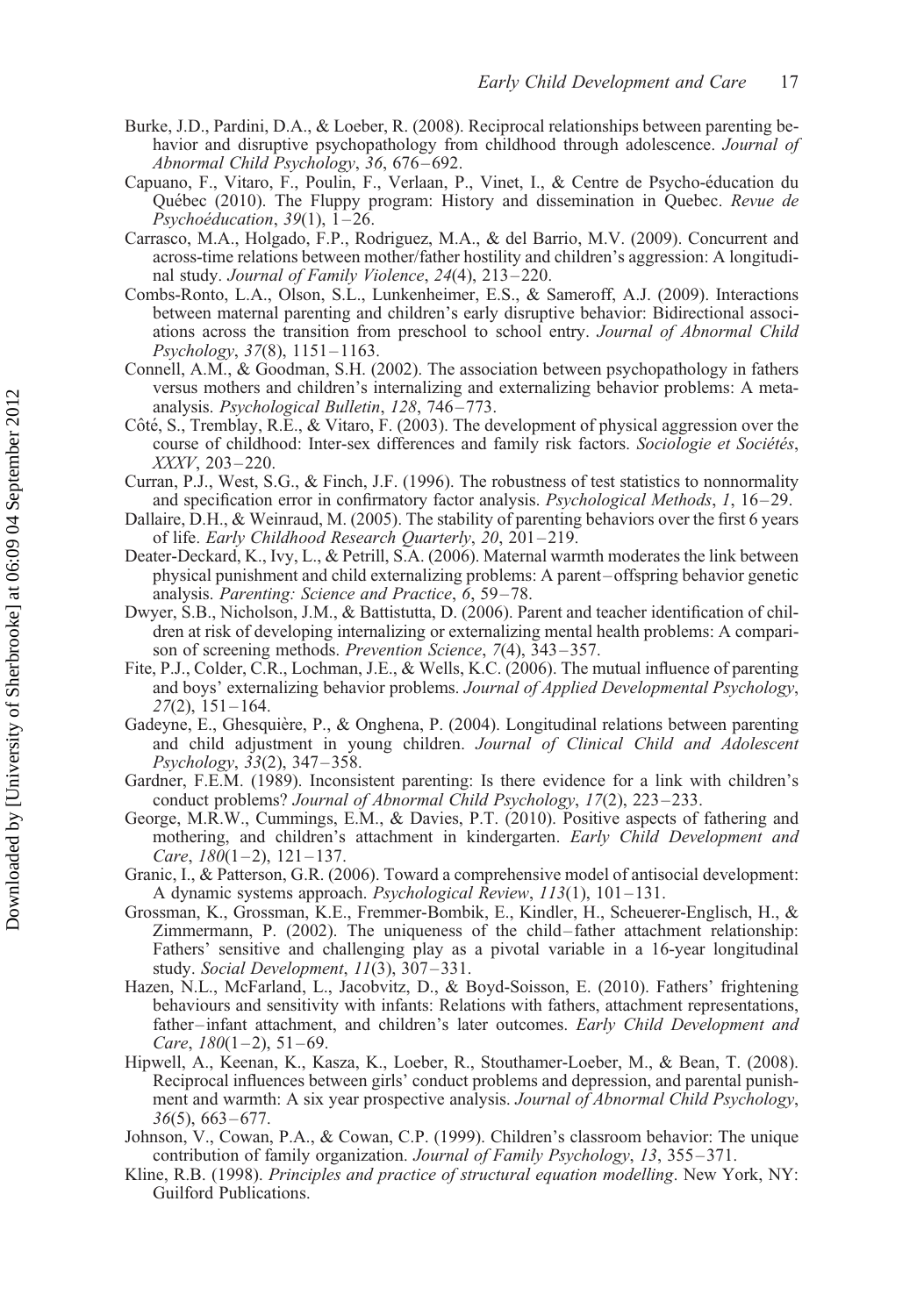- Lamb, M.E. (1996). The development of father–infant relationships. In M. E. Lamb (Ed.), The role of the father in child development (pp. 104–120). New York, NY: John Wiley.
- Lochman, J.E., & CPPRG. (1995). Screening of child behaviour problems for preventive programs at school entry. Journal of Consulting and Clinical Psychology, 63, 549–559.
- MacCallum, R.C., & Austin, J.T. (2000). Applications of structural equation modelling in psychological research. Annual Review of Psychology, 51, 201–226.
- Marsh, H.W., Hau, K.T., & Wen, Z. (2004). In search of golden rules: Comment on hypothesistesting approaches to setting cutoff values for fit indexes and dangers in overgeneralizing Hu and Bentler's (1999) findings. Structural Equation Modeling, 11, 320–341.
- Mitchell, S.J., See, H.M., Tarkow, A.K.H., Cabrera, N., McFadden, K.E., & Shannon, J.D. (2007). Conducting studies with fathers: Challenges and opportunities. Applied Development Science, 11(4), 239–244.
- Morgan, P.L., Farkas, G., & Wu, Q. (2009). Kindergarten predictors of recurring externalizing and internalizing psychopathology in 3rd and 5th grade. Journal of Emotional and Behavioral Disorders, 17, 67–79.
- Morrel, J., & Murray, L. (2003). Parenting and the development of conduct disorder and hyperactive symptoms in childhood: A prospective longitudinal study from 2 months to 8 years. Journal of Child Psychology and Psychiatry, 44(4), 489–508.
- Muthén, L.K., & Muthén, B.O. (2008). *MPlus user's guide* (5th ed.). Los Angeles, CA: Author.
- NICHD. (2004). Fathers' and mothers' parenting behavior and beliefs as predictors of children's social adjustment in the transition to school. Journal of Family Psychology, 18, 628–638.
- Paquette, D. (2004). Theorizing the father–child relationship: Mechanisms and developmental outcomes. Human Development, 47(4), 193–219.
- Pardini, D.A., Fite, P.J., & Burke, J.D. (2008). Bidirectional associations between parenting practices and conduct problems in boys from childhood to adolescence: The moderating effect of age and African-American ethnicity. Journal of Abnormal Child Psychology, 36(5), 647–662.
- Patterson, G.R. (1982). A social learning approach: Coercive family process (Vol. 3). Eugene, OR: Castalia.
- Renk, K. (2005). Cross-informant ratings of the behavior of children and adolescents: The 'gold standard'. Journal of Child and Family Studies, 14(4), 457–468.
- Rohner, E.C., Chaille, C., & Rohner, R.P. (1980). Perceived parental acceptance–rejection and the development of children's locus of control. Journal of Psychology, 104, 83–89.
- Rothbaum, F., & Weisz, J.R. (1994). Parental caregiving and child externalizing behavior in nonclinical samples: A meta-analysis. Psychological Bulletin, 116, 55–74.
- Rouyer, V., Frascarolo, F., Zaouche-Gaudron, C., & Lavanchy, C. (2007). Fathers of girls, fathers of boys: Influence of child's gender on fathers' experience of, engagement in, and representations of paternity. Swiss Journal of Psychology, 66, 225–233.
- Rubin, K.H., Burgess, K.B., Dwyer, K.M., & Hastings, P.D. (2003). Predicting preschoolers' externalising behaviours from toddler temperament, conflict and maternal negativity. Developmental Psychology, 39(1), 164–176.
- Saracho, O.N., & Spodek, B. (2008). Fathers: The 'invisible' parents. Early Child Development and Care, 179(7–8), 821–836.
- Schacht, P.M., Cummings, E.M., & Davies, P.T. (2009). Fathering in family context and child adjustment: A longitudinal analysis. Journal of Family Psychology, 23(6), 790–797.
- Shaw, D.S., Bell, R.Q., & Gilliom, M. (2000). A truly early starter model of antisocial behavior revisited. Clinical Child and Family Psychology Review, 3, 155–172.
- Shaw, D.S., Winslow, E.B., Owens, E.B., Vondra, J.I., Cohn, J.F., & Bell, R.Q. (1998). The development of early externalizing problems among children from low-income families. Journal of Abnormal Child Psychology, 26, 95–107.
- Shelton, K.K., Frick, P.J., & Wooton, J. (1996). Assessment of parenting practices in families of elementary school-age children. Journal of Clinical Child Psychology, 3, 317-329.
- Sim, T.N., & Ong, L.P. (2005). Parent physical punishment and child aggression in a Singapore Chinese preschool sample. Journal of Marriage and Family, 67, 85–99.
- Steiger, J.H., Shapiro, A., & Browne, M.W. (1985). On the multivariate asymptotic distribution of sequential chi-square statistics. Psychometrika, 50, 253–264.
- Szapocznik, J., & Kurtines, W.M. (1993). Family, psychology and cultural diversity. Opportunities for research, theory and application. American Psychologist, 48(4), 400–407.